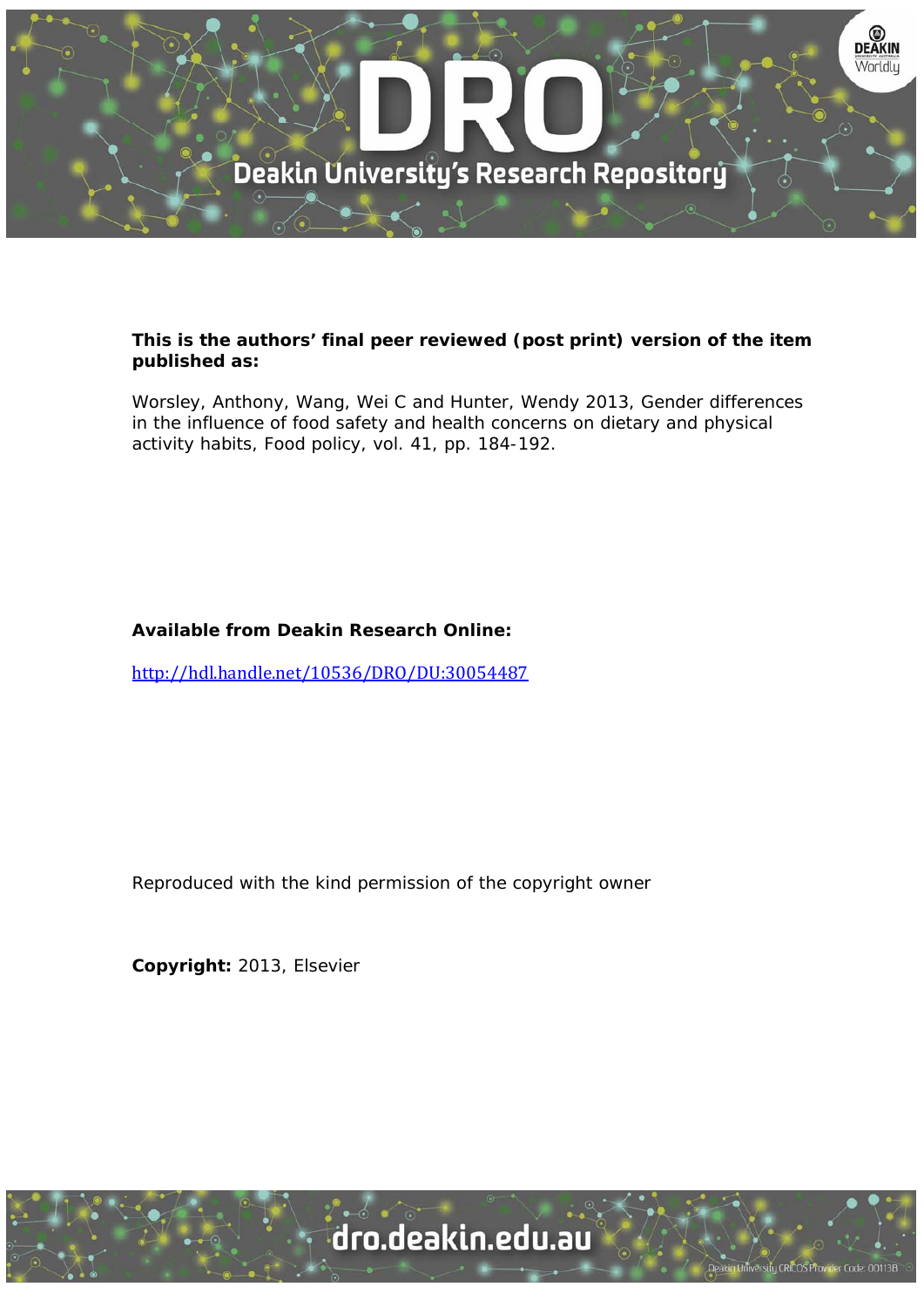Published in Food Policy 2013, 41: 184‐192

# **Gender differences in the influence of food safety concerns on dietary and physical activity behaviours**

#### **Abstract**

**Objective:** The purpose of the study was to examine middle aged Australians' dietary and physical activity behaviours and to investigate their relationships with their food safety concerns, body weight, demographics, and personal values (guiding principles in people's lives). **Methods**: A mail survey was conducted among a random sample of men and women aged between 38 and 79 years; 1095 usable questionnaires were obtained. Multi-group structural equation modelling was used to examine the relationships between the variables among men and women. **Results**: Food safety concerns played central roles in the relationships between demographics, body weight, personal values and dietary and physical activity habits for both men and women. However, there were significant differences between the genders in the ways the food safety concerns impacted these relationships. For example, body weight was negatively related to women's physical activity behaviours but not men's; the concerns were associated with eating out behaviours among women but not men; age influenced women's concerns and physical activity but not those of men. **Conclusions**: Men and women's dietary and physical activity habits were impacted directly by personal background characteristics, body weight, and personal values, and indirectly through the construct of food safety concerns. **Implications**: For food policy makers, a gendered focus on food safety concerns, and other relatively malleable variables such as personal values, may be more likely to change dietary and physical activity habits in the short term than a focus on more stable socio-demographic characteristics.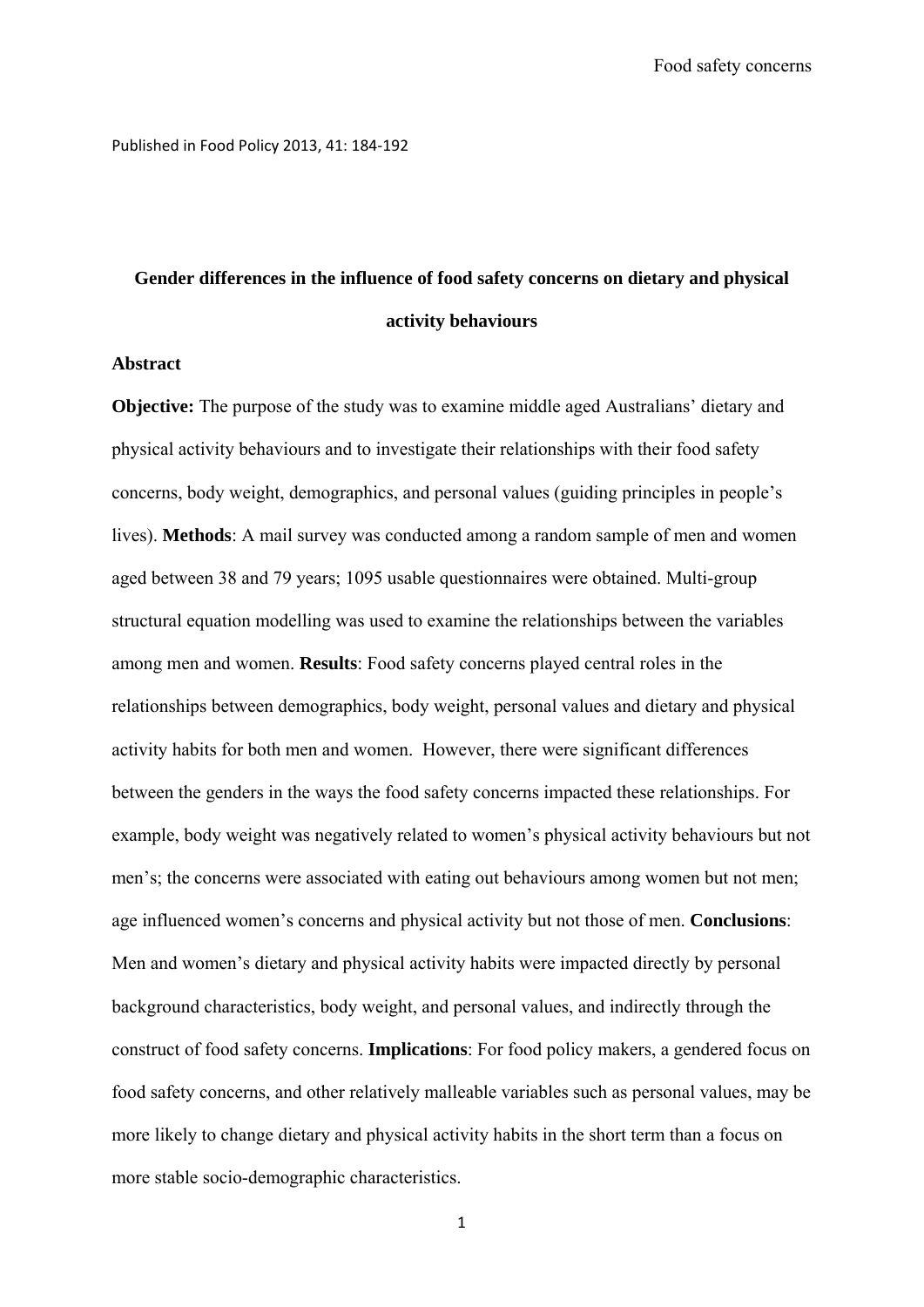Key words: Food safety concerns, dietary and physical activity habits, personal values, survey, Australia

### **1. Introduction**

One of the key issues in food policy is the response to the chronic disease epidemic (Popkin & Gordon-Larsen, 2004) in which dietary behaviours and physical activity play key causal roles (Curioni & Lourenco, 2005). Over the past three decades various models have been proposed to account for influences over these behaviours in order to identify ways to make them healthier. Public health investigators have noted the influence of structural factors such as social class (Marmot & Wilkinson, 2006), age and gender, which are often embedded within ecological models (Bronfenbrenner, 1992; Glass & McAtee, 2006; Hancock, 1993). Behaviourists, on the other hand, have emphasised 'downstream influences' such as attitudes, beliefs, self-efficacy and other cognitive constructs in several popular models (social cognitive model, theory of planned behaviour and other expectancy value models). Lately these models have been criticised, particularly with regard to dietary behaviours, for not accounting for non-cognitive factors such as affect and habit (Hamlin, 2010; Kahneman, 2011; Wansink, 2010).

The 'structural models' identify well the influence of stable, difficult to change factors (like social class) whilst the behavioural models may be too general and incomplete. In terms of food policy, it would be useful to identify intermediary variables between the structural factors and behaviours which could be altered in a fairly ready manner. The possible intermediaries are consumers' broad range of food and health concerns (e.g., food safety, food and disease). There has been a long history of academic interest in these issues. For example, Wandel and Bugge (1997) were among the first to report public perceptions of food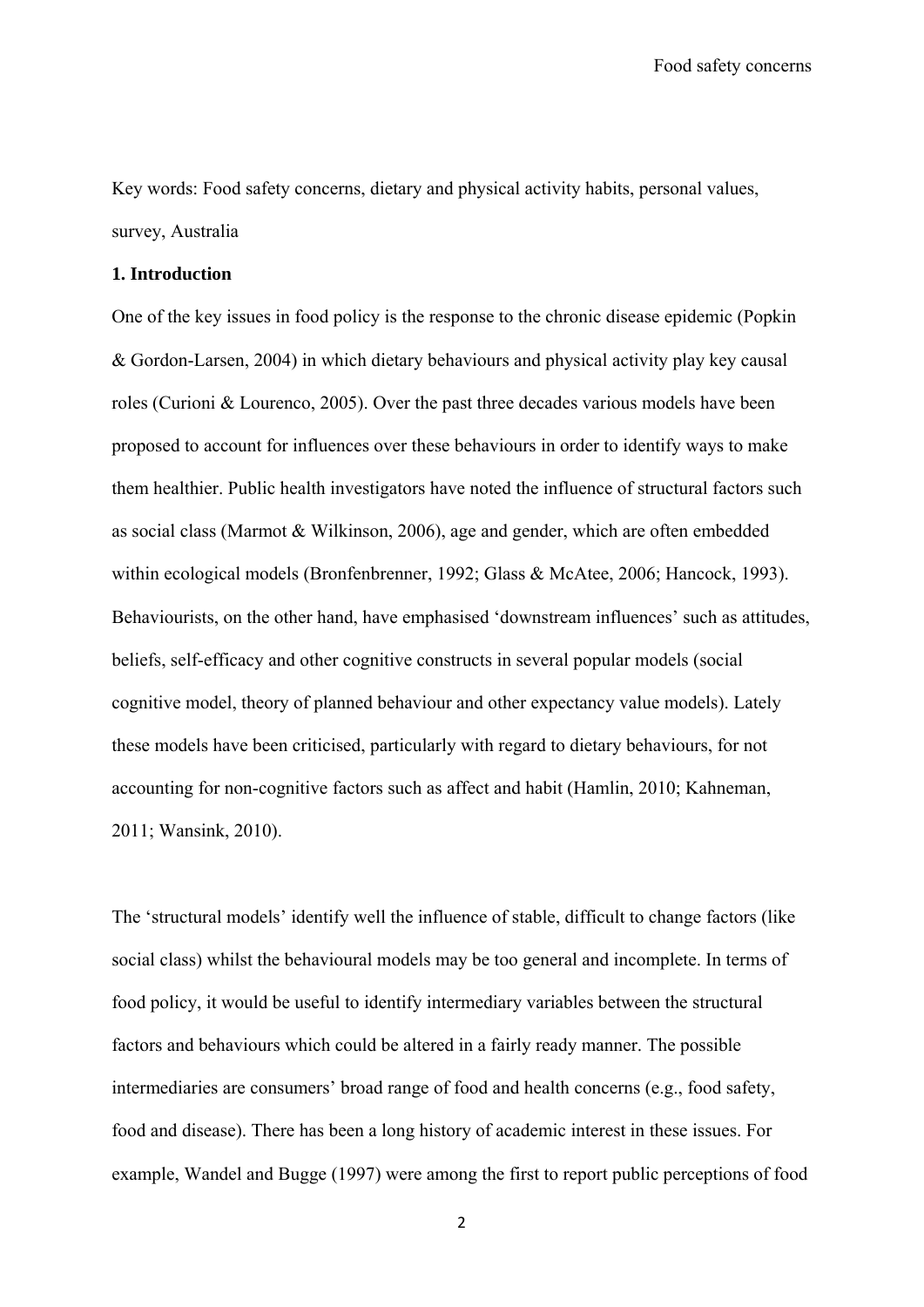safety; and, Frewer and her colleagues have provided detailed accounts of consumers' worries about the safety of the food they eat (de Jonge et al., 2004; Fischer & Frewer, 2009a, 2009b). There is increasing evidence, however, that consumers have many other concerns about food in addition to its safety (Hughes, 2005; UK Cabinet Office, 2008). For example, many product labels carry 'credence logos' signifying environmental, fair trade, low-fat, or other supposed properties of the food product (Dunbar, 2010; McEachern, 2008; McEachern & Warnaby, 2008).

Several studies have shown that several types of concerns were held by consumers relating to safety and microbiological contamination, chemical additives, concern for animal welfare and less fortunate people, health outcomes, food marketing and promotion of 'junk' foods, and environmental issues (Hohl & Gaskell, 2008; Worsley & Lea, 2008; Worsley & Scott, 2000; Worsley & Skrzypiec, 1998). In these studies, older people, women, and those on lower incomes and with less education, tended to be more concerned about most of these issues. It was also shown that consumers who held strong universalist values (Schwartz, 1992) were more likely to be more concerned about most issues (Worsley & Lea, 2008). Universalist values have been shown to be related to humanist and ecological social ideologies (Lindeman & Sirelius, 2001).

Previous work (Beardsworth et al., 2002; Worsley & Scott, 2000) on food concerns has shown that they are related to structural or stable factors especially gender. Women are more aware of higher levels of threat and concern because they usually have more responsibility for complex decision-making in everyday food preparation and consumption (e.g., Socrates-Grundtvig, 2006). Therefore, men and women are likely to hold different perceptions about the risks posed by food.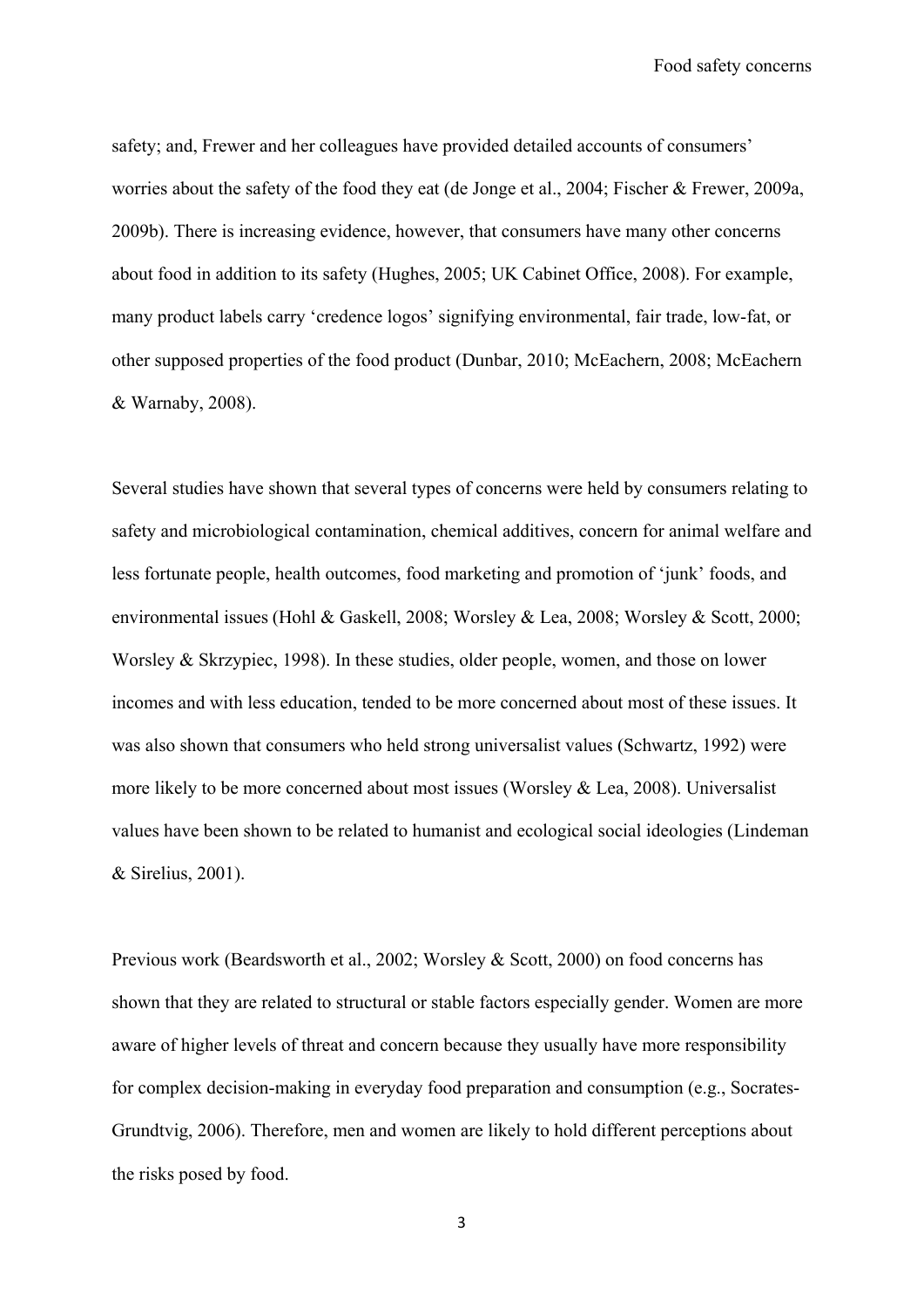In the present study, we examined food safety concerns reflected by six items (see Table 2). The aims of the study were

 (1) To identify the role of food safety concerns as possible intermediaries between demographics, body weight, and personal values, and, dietary and physical activity habits; (2) To examine whether the items measured food safety concerns, and dietary and physical activity habits in the same way across the gender groups; and,

(3) To assess whether the relationships between the predictor variables, food safety concerns, and dietary and physical activity habits were the same between the gender groups.

# 1.1 *Body Mass Index (BMI)*

People who are overweight or obese, probably find it difficult to control their health behaviours, may be exposed to more health risk factors, and may experience greater concern about food and health issues (Edwards, 2011; Marmot & Wilkinson, 2006).

# 1.2 *Demographics*

Older individuals tend to have different food consumption habits to younger people (Dean, Raats, Grunert, Lumbers, & The Food in Later Life Team, 2009; McKie, 1999). Generally older people, with their greater morbidity (Australian Institute of Health and Welfare, 2007), may be more likely to experience greater concerns about the effects of food on their health. Women tend to choose more nutritious foods than men and generally are more concerned about health and food issues (Beardsworth, et al., 2002; Worsley, 1988; Worsley & Scott, 2000; Worsley & Skrzypiec, 1997, 1998). People from lower socio-economic status (SES) backgrounds tend to consume more energy dense foods (Drewnowski & Specter, 2004; Turrell, Hewitt, Patterson, Oldenburg, & Gould, 2002; Worsley, Blasche, Ball, & Crawford,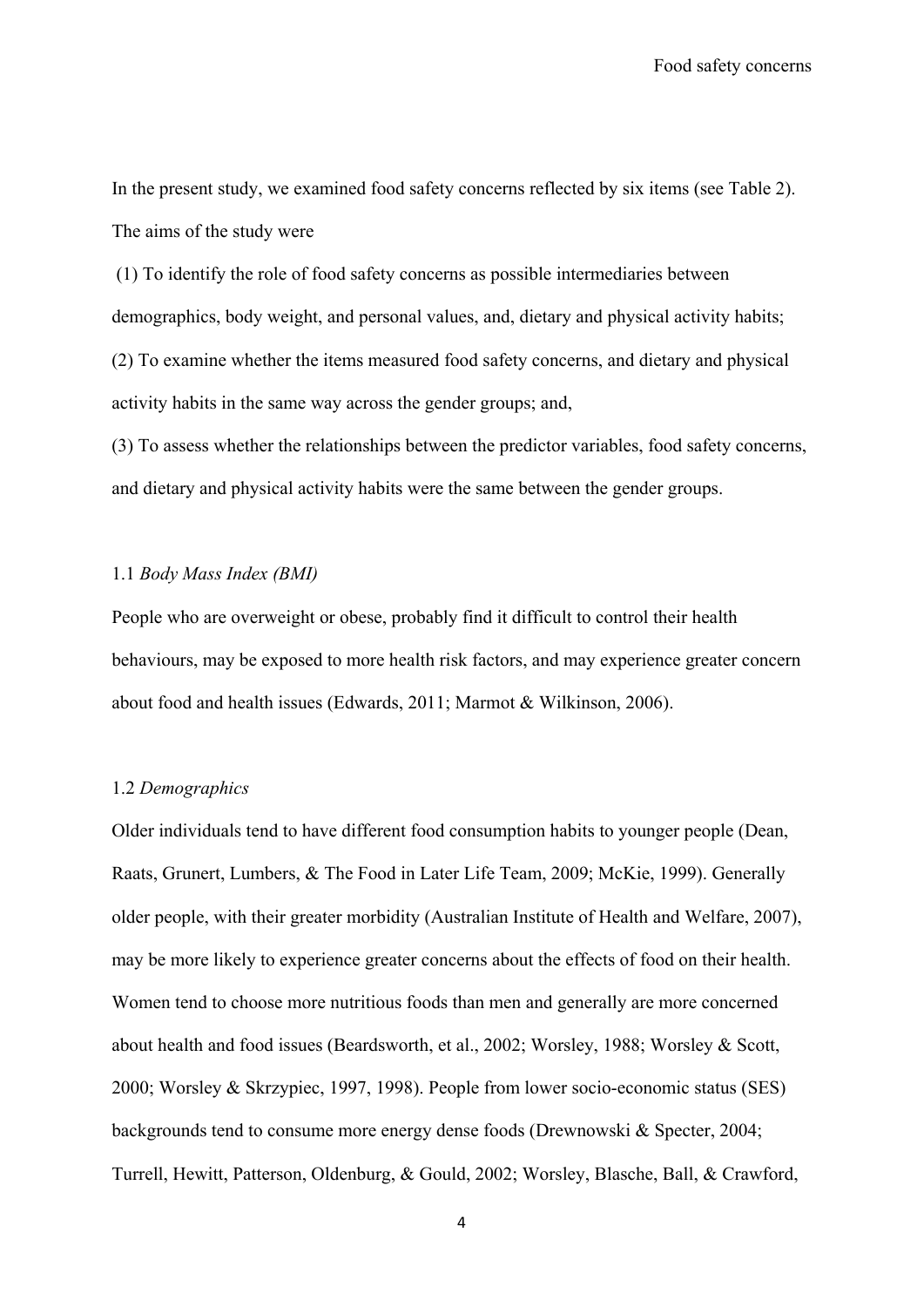2003; Worsley, Blasche, Ball, & Crawford, 2004) though in some circumstance they may choose highly nutritious food (Cole-Hamilton & Lang, 1986). In addition, the food behaviour of married people tends to be more consistent with the dietary guidelines (Roos, Lahelma, Virtanen, Prattala, & Pietinen, 1998). Therefore, we hypothesized, that gender, age, education, family income and marital status would be strongly associated with food safety concerns, and subsequently, to dietary and physical activity habits. In general, we expected the demographic differences observed in food consumption studies to be reflected in concerns about food and health issues.

### 1.3 *Personal values*

Personal values are considered to be at the centre of attitude-behaviour models (Feather, 1982) which have been shown to predict food consumption (Grunert & Juhl, 1995; Povey, Conner, Sparks, James, & Shepherd, 2000; Sparks, Hedderley, & Shepherd, 1992). There is considerable evidence that personal values are related to food choice (Allen & Baines, 2002; Feather, Norman, & Worsley, 1998), to the practice of vegetarian diets (Allen & Baines, 2002; Sims, 1978), food concerns (Worsley & Lea, 2008; Worsley & Scott, 2000), support for school food policies (Worsley, 2006), and to trust in sources of nutrition information (Worsley & Lea, 2003), as well as purchasing decisions (Belk, 1983; Belk, 1985). Therefore, we expected values like universalism and conformity (Schwartz, 1992) to be positively related to food safety concerns, and dietary and physical activity habits. Universalism reflects the values of understanding, appreciation, tolerance, and protection for the welfare of all people and for the nature (Schwartz, 1992). Conformity values tend to be positively related to universalism; they reflect the characteristics of tradition, self-discipline, honouring of parents and elders, and obedience.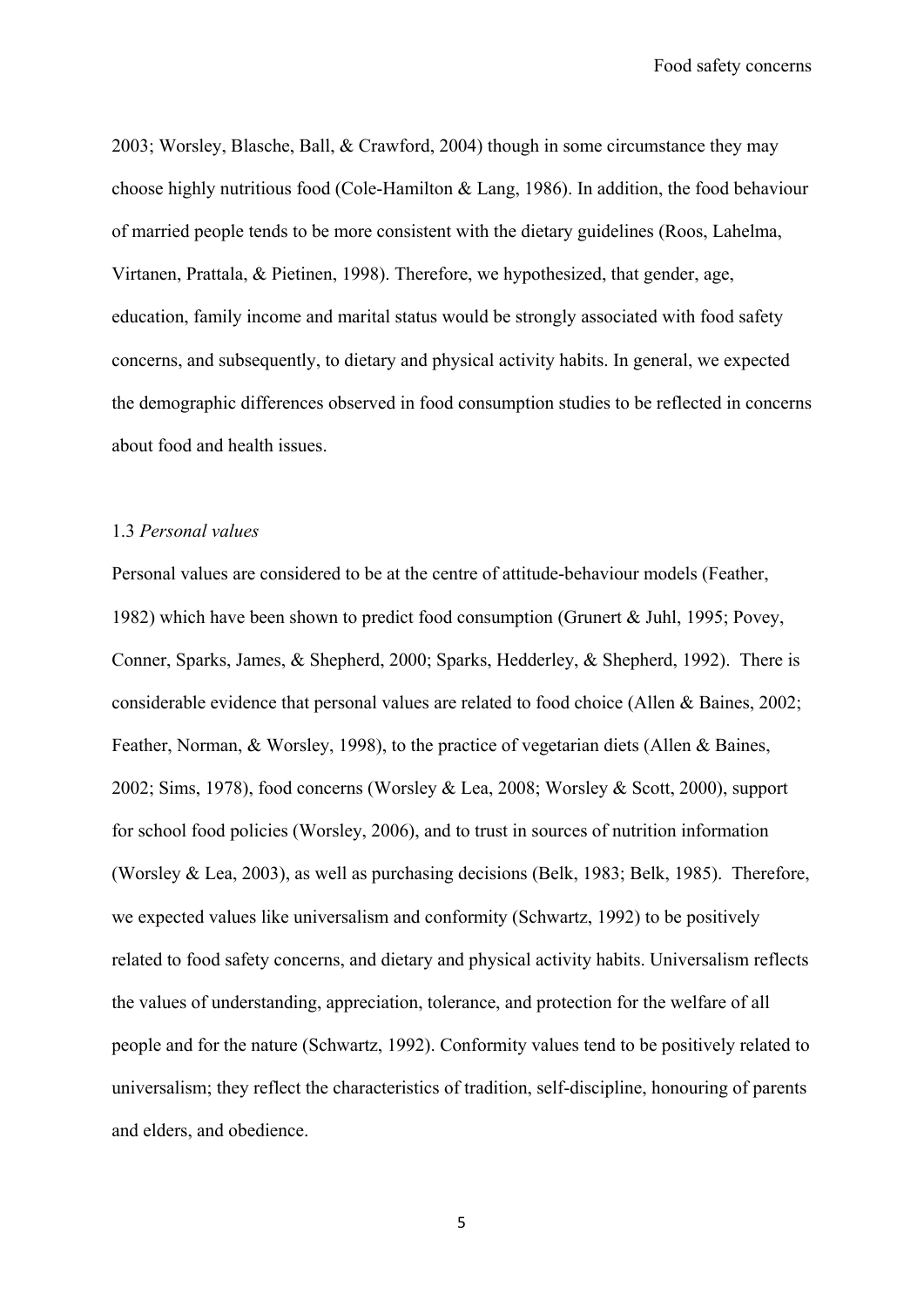### 1.4 *Food safety concerns*

Finally, we hypothesised that people who have concerns about food and health issues (perceive more dangers posed by foods; Bedford & Barr, 2005) will be more likely to attempt to control their eating habits, for example, by eating reduced portion sizes and controlling their energy intake. We also expected that they would engage more often in physical activity than those who were less concerned about these health issues, because physical activity is a popular way to safeguard health.

# **2. Methods**

The findings reported here are based on data from middle-aged Australian survey, a random population survey among 38 to 79 year olds living in Victoria, Australia. This survey was one of a series of studies of middle aged people's food and health behaviours (e.g., Hunter & Worsley, 2009; Wang, Worsley, & Cunningham, 2009; Worsley, Wang, & Hunter, 2010).

#### **2.1 Participants**

The survey was administered to a simple random sample drawn from the Electoral Rolls, Victoria, Australia. Enrolment is compulsory for everyone over 18 years of age. Two thousand four hundred and seventy two people aged over 35 years were invited to participate in 2008, of whom 1095 returned completed questionnaires, indicating a reasonable response rate of 44.3% for this mail survey (Dillman, 2009).

# **2.2 Procedure**

The survey was mailed to the sample following the procedures recommended by Dillman (2009). First, a preparatory letter was sent followed a week later by the questionnaire along with an explanatory letter; two weeks later a reminder postcard, and two weeks thereafter, a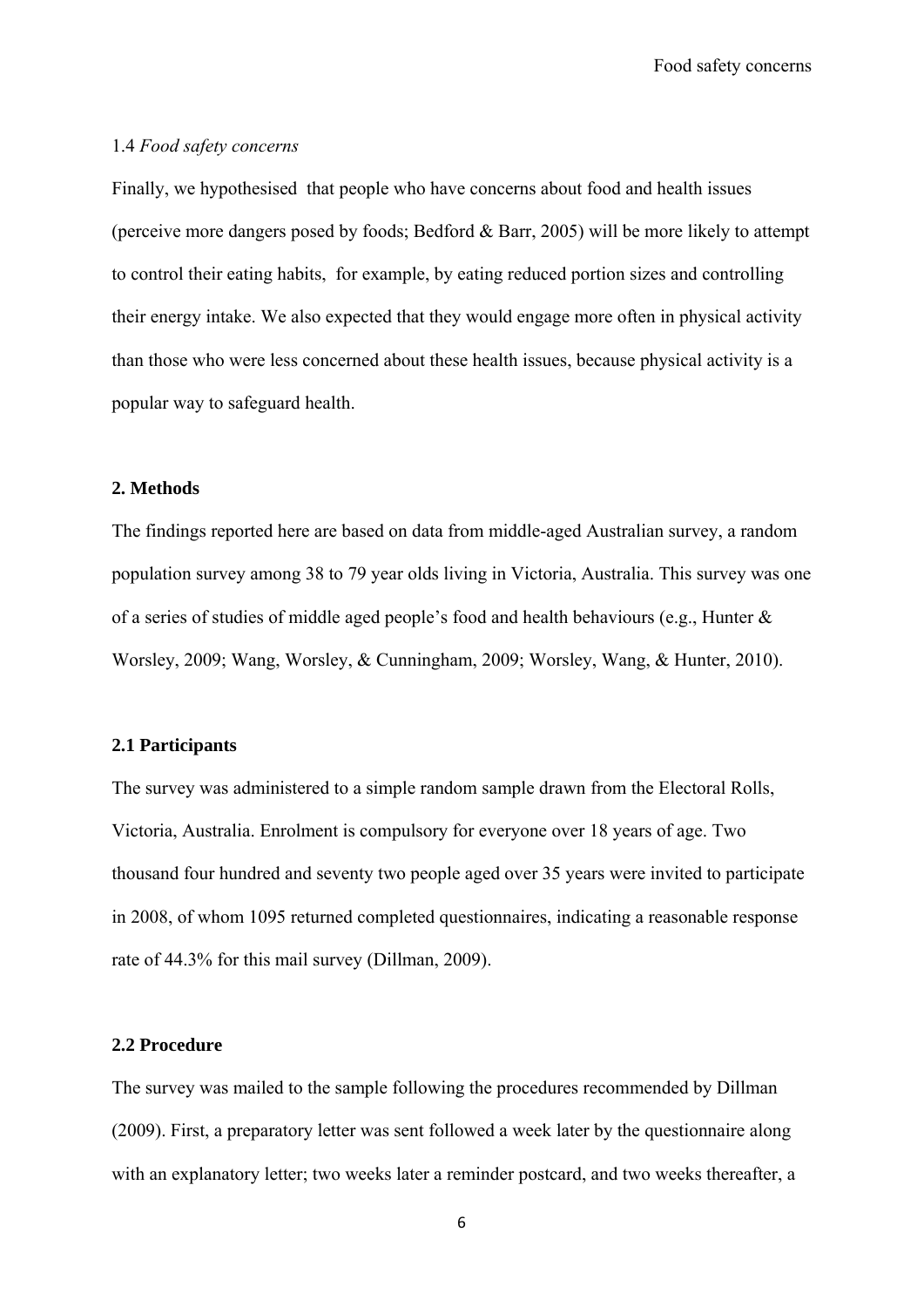replacement questionnaire, was sent to non-respondents. The demographic characteristics of the respondents are described in Table 1.

### **2.3 Questionnaire**

The questionnaire, entitled: *Addressing future food and health needs of Baby boomers: Planning for the future* was in several parts. Only data from the section of the questionnaire on *Food safety concerns, dietary and physical activity habits, Personal values, body weight (BMI), and Demographics* are analysed and presented here.

### 2.3.1 *Food safety concerns*

Respondents were asked: *"How important are the following to you?"* then followed a list of items of sources of concern about food and health issues. This was adapted from the list of items used in Worsley and Scott (2000). The response options ranged from *not important* (0) to *extremely important* (4). The confirmatory factor analysis (CFA) showed three concern factors but very high correlations were found between them. Therefore, we used the six items that reflect the food safety concerns with sound psychometric properties as indicated by nonsignificant chi-square statistics,  $\chi$ 2 (9) = 28.26, *p* = .00 with a scaling correction for MLR *p* = 1.60. The other fit indices were all in the desired range:  $CFI = 0.98$ ,  $TLI = 0.97$ , RMSEA = 0.04 (90% CI: 0.03, 0.06), and SRMR = 0.02. The standardised factor loadings of the six items ranged from .54 to .73, indicating that each item reflected the construct well.

# 2.3.2 *Dietary and physical activity habits*

We wanted to know about how people use different strategies to achieve or maintain a healthy weight. A ten item scale measuring dietary and physical activity habits was adapted from Kruger, Blanck, and Gillespie (2008). This set of items asked "How often do you do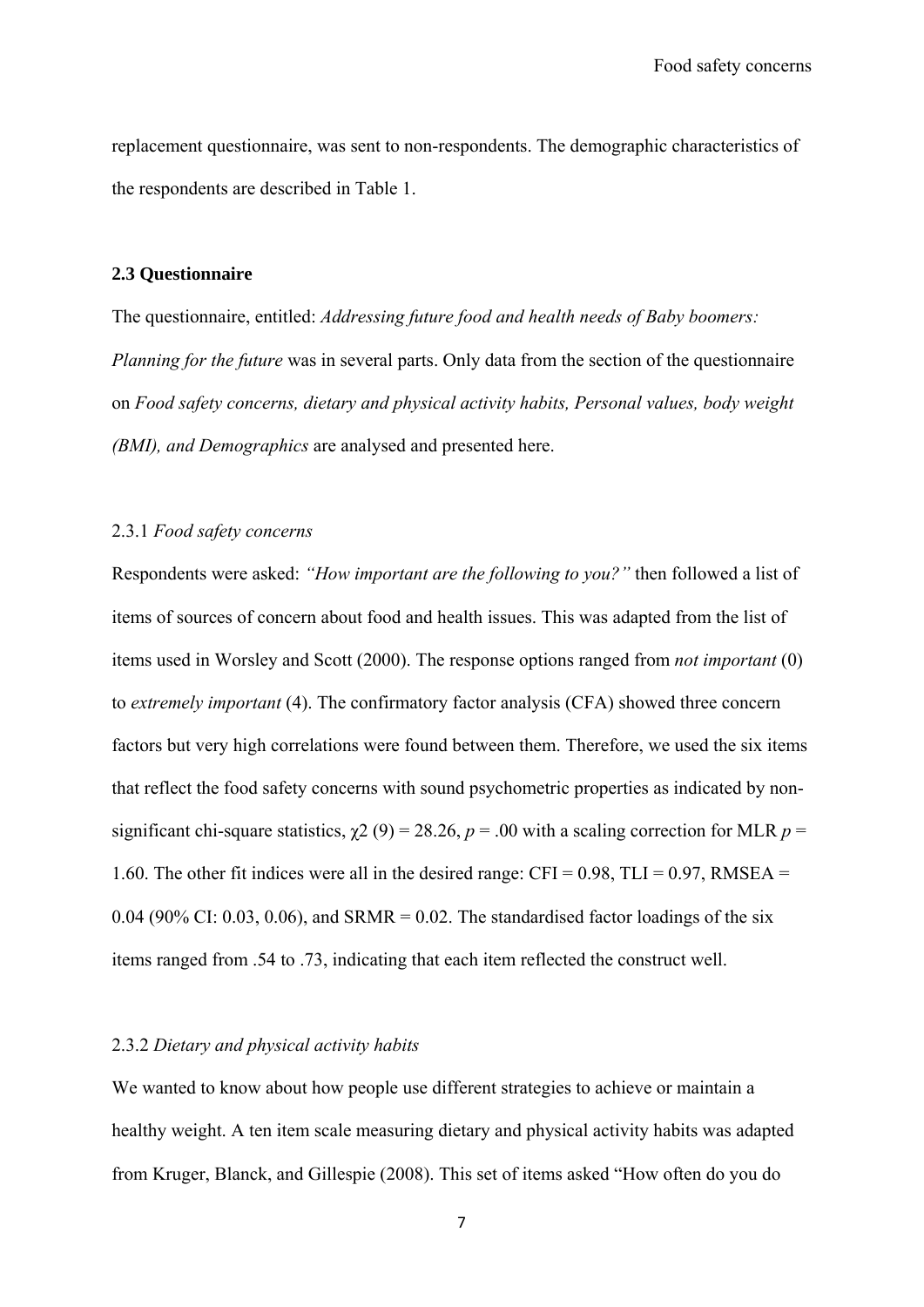any of the following to achieve or maintain a healthy weight?" For example, item 1: *keep track of the calories you eat during the day*. The list of the dietary and physical activity habit items is presented in Table 2. A five point response scale was given ranging from *never* (1) to *always* (5).

# 2.3.3 *Personal Values*

Eight items from the Schwartz Values Inventory (Schwartz, 1992), similar to those used in previous studies (Worsley & Skrzypiec, 1998) were listed. Respondents were asked to rate the importance of each of the values in their lives by circling a number in the rating scales ranging from 0 (*not important*) to 4 (*extremely important*). Two dimensions of personal values: *universalism* (5 items,  $\alpha = 0.75$ , e.g., *unity with nature*), and *conformity* (3 items,  $\alpha =$ .67, e.g., *honouring of parents and elders*) from the Schwartz Personal Values inventory (Schwartz, 1992) were used in the present analyses.

# 2.3.4 *Body Mass Index (BMI*)

BMI was calculated from self-reported height (cm) and weight (kg). Self-reported height and weight have been found to be valid measures for BMI estimation (Venn et al., 2007).

#### 2.3.5 *Demographics*

Demographic information was elicited including details of gender, age, family income, education, and marital status. Women were over represented in the present study (40% of men vs 60% of women). Respondents' mean age was 57.05 years (men: 57.51 years vs women: 56.74 years) with a standard deviation of 7 years (men: 7.01 years vs women: 6.98 years). More men than women were married or live with partner (81.8% of men vs 76.1% of women). Thirty five percent of respondents (men: 34.3% vs women: 35.4%) reported family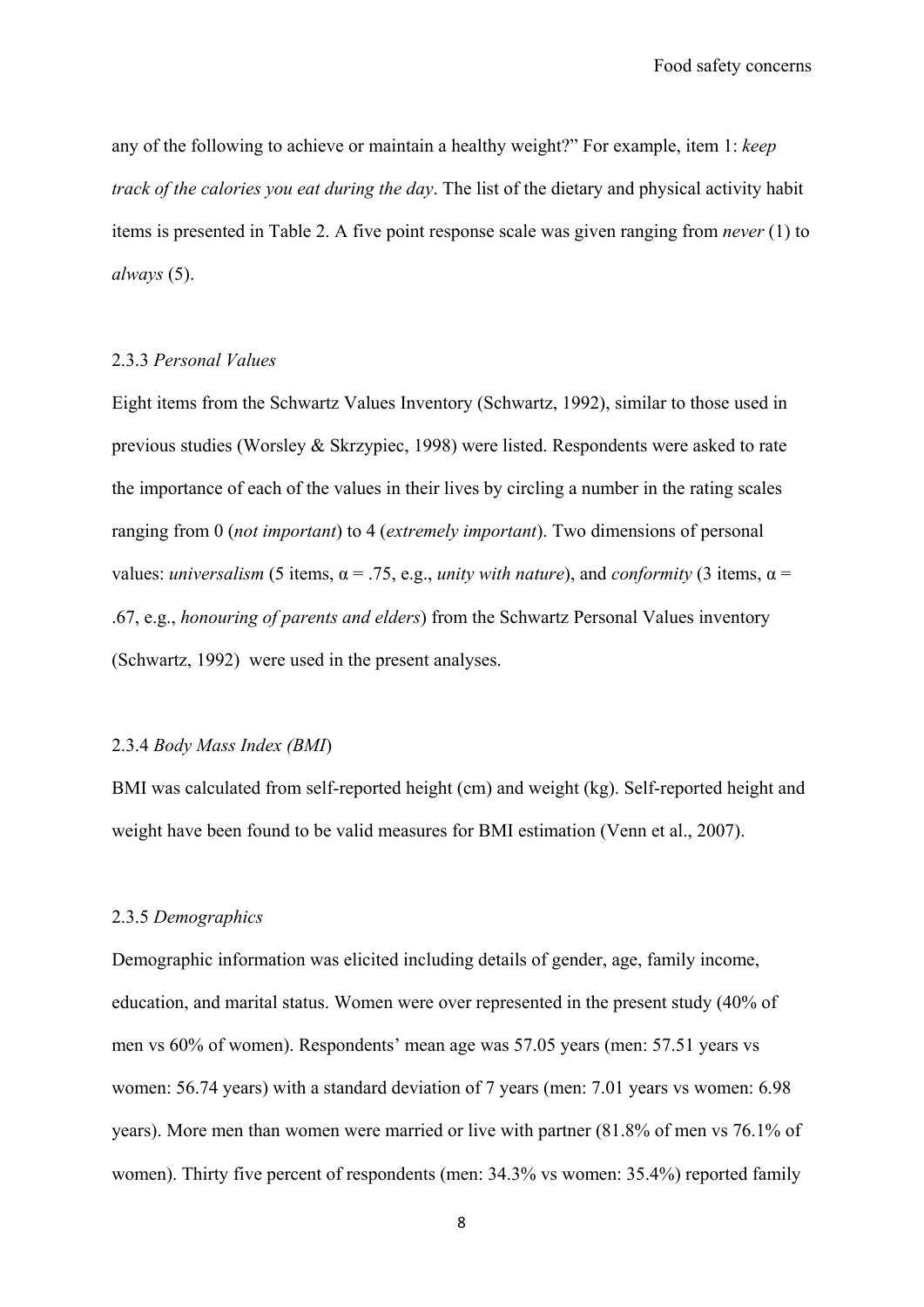income range of \$50,000 - \$100,000 pa and only 7.8% of them (men: 6.4% vs women: 8.9%) claimed a family income of less than \$20,000 pa. While 25.2% of men completed TAFE or college diploma, certificate or formal trade qualification, followed 19.9% of men held postgraduate qualification, 24.5% of women participated some secondary school, followed by 22% completed trade qualification.

### **2.4 Analytical procedure**

Multi-group structural equation modelling (SEM) was employed in the present analyses because (1) SEM extends traditional multivariate statistical analyses (e.g., multiple regression) in at least two important ways: accounting for measurement errors involved in psychometric measures, and providing tests of goodness-of-fit for hypothesised theoretical models to sample data (Bollen, 1989). (2) The food and health literature shows differences in cognition and behaviour between men and women (e.g., Beardsworth, et al., 2002) and the present data showed gender differences in food safety concerns and eating, eating out and physical activity behaviours. Thus, multi-group SEM was carried out to examine the extent to which the measurement and structure models are invariant between gender groups.

The data were analysed using SPSS 17 (SPSS, 2012) and Mplus 6.12 (Muthén & Muthén, 1998-2012). To remedy the non-normally distributed data, the robust maximum likelihood (MLR) estimation method was used. Model evaluations were examined by the MLR chisquare statistics and accompanying significance tests. Goodness-of-fit indices reported here are the standardized root mean square residual (SRMR), root mean square error of approximation (RMSEA), Tucker-Lewisindex (TLI), and Comparative fit index (CFI) (Jackson, Gillaspy, & Purc-Stephenson, 2009). When the models were considered to fit the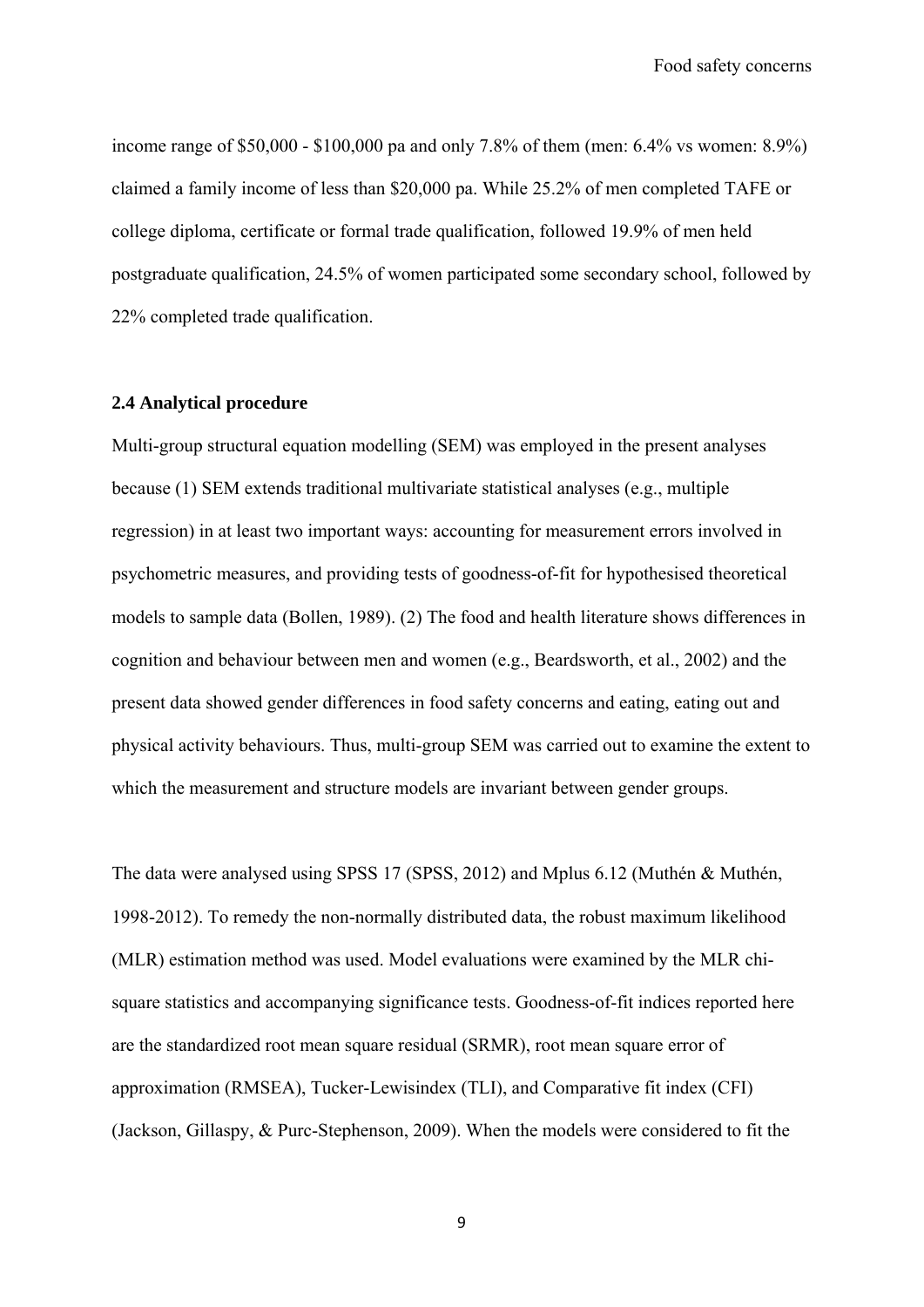data well, the following criteria were met: chi-square probability  $p > 0.05$ , SRMR < .05, RMSEA < .05, TLI > .95, and CFI > .95.

The independent variables included in these analyses were age, education, household income, marital status, body weight (BMI) and personal values (guiding principles in people's lives). As BMI can be regarded as a fairly stable body condition that is difficult to change in the short term, it was used as a personal background variable along with the personal characteristics. The personal values were universalism and conformity. The intermediary latent variable was the concern factor (food safety concerns, reflected by six items) and the outcome latent variables were eating behaviour, eating out, and physical activity.

Measurement invariance examines whether a common factor model holds across multiple populations with identical pattern structure and parameter values (Vlachopoulos, 2008). Partial measurement invariance exists when some, not all parameters are invariant. CFA provides statistical tests of invariance for all parameters simultaneously, apart from those parameters that must be constrained for identification (Millsap & Kwok, 2004). Models constraining factor loadings to be invariant across groups is the minimum acceptable criterion for group invariance testing (Jöreskog & Sörbom, 1988). Structure invariance tests whether the relationships between the construct variables are equivalent across groups.

A systematic stepwise approach needs to be followed when testing the invariance of a hypothesised model across groups (Hagger, Asçi, & Lindwall, 2004). Firstly, the measurement model must hold for each group separately. Then, a baseline model is estimated simultaneously across the groups to establish whether the factor structure of the model adequately represents the data in all groups (i.e., configural invariance). This baseline model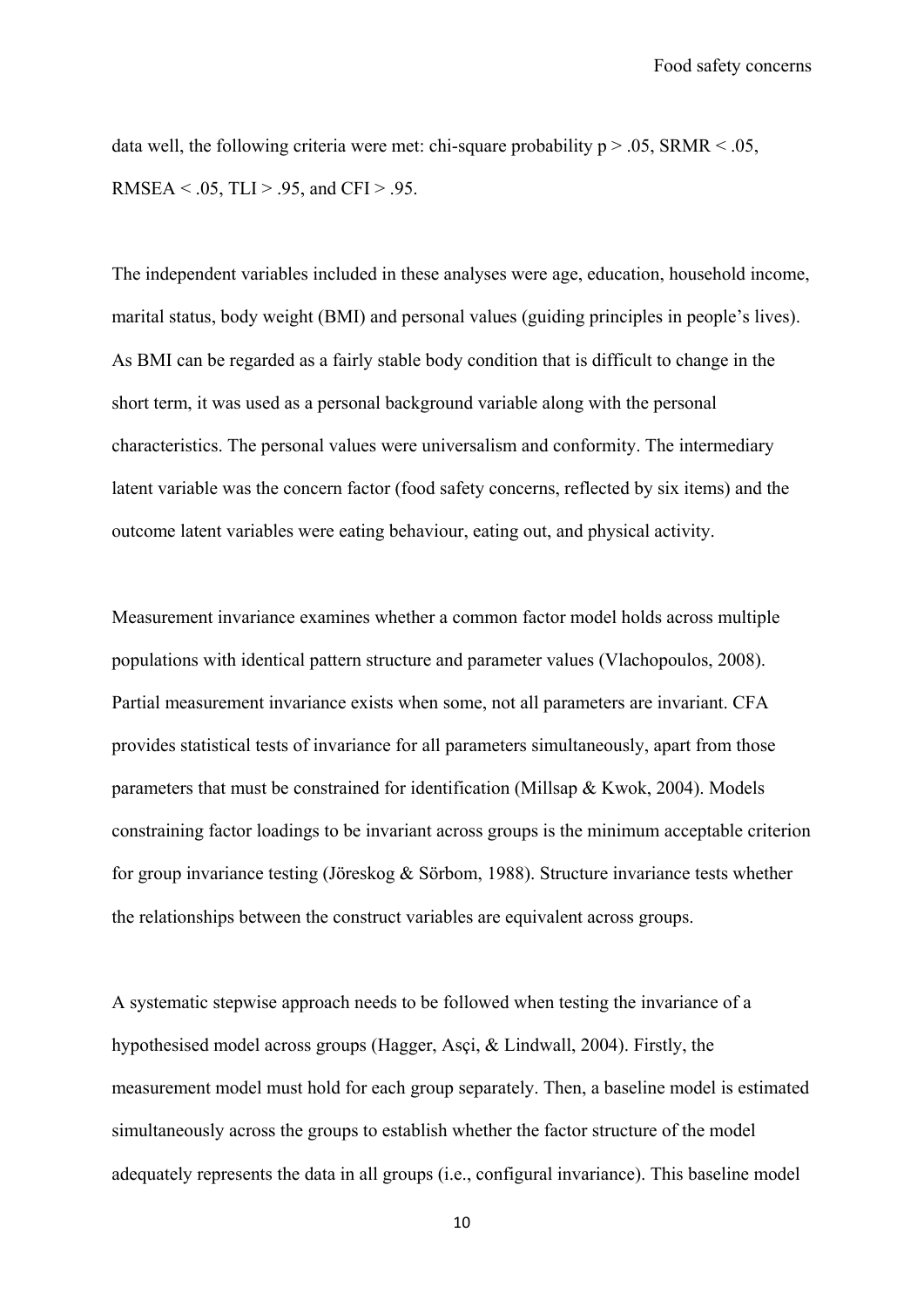then serves as a reference model to compare subsequent constrained models. The next step is metric invariance in which the factor loadings of the same items are constrained to be equal across groups.

In testing measurement invariance, identifying the referent indicators is one of the issues for further understanding and improving methods and procedures (Vandenberg, 2002). The selection of the referent indicator needs to be systematically approached and only an item that is truly invariant should be selected as the referent.

The statistical significance of the replicability is usually evaluated through the  $\chi$ 2 difference test, which is simply the difference between the χ2 values of the more constrained model and the less constrained model. Its degrees of freedom equal the difference between the two respective values. A non-significant value of the  $\chi$ 2 difference statistic suggests that the overall fit of the two models is comparable. However, when distributional assumption of estimation methods (e.g., ML estimation) is violated, the MLR scaled  $\chi$ 2 is the preferred  $\chi$ 2 test statistic for rescaling normal χ2. In the present analysis, Muthén and Muthén (2005)'s method was used to compute the desired  $\chi$  2 difference test of nested models using MLR $\chi$  2.

### **3. Results**

Table 1 shows the demographic characteristics across gender. The respondents were aged between 38 and 79 years with a mean age of 57.05 years and a standard deviation of 7 years (mean age of 57.51 years for men and 56.74 years for women). Thirty six percent of the respondents had tertiary education, comprising 37.7% of men and 35.8% of women. The majority of the respondents had annual incomes over \$50,000 (64.3% of men and 57.9% of women). In addition, the respondents' BMI ranged from 15.05 to 90.00 kg/m<sup>2</sup> with a mean of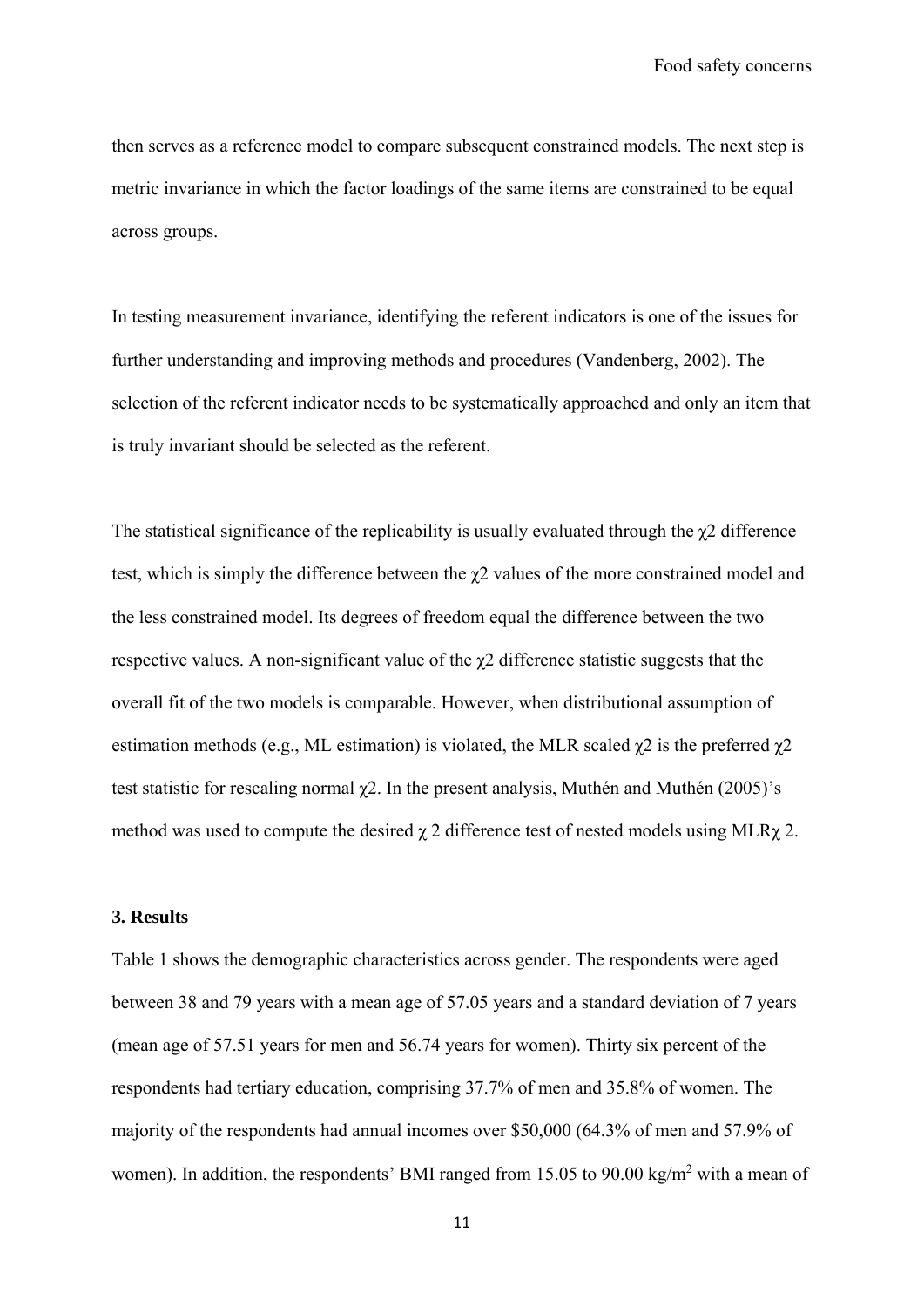26.90 kg/m<sup>2</sup> and a standard deviation of 5.68 kg/m<sup>2</sup> (a mean BMI of 27.42 kg/m<sup>2</sup> for men and  $26.55 \text{ kg/m}^2$  for women).

-------------------------------------

Table 1 here

-------------------------------------

The concern items were derived from previous studies (Worsley & Lea, 2008; Worsley & Scott, 2000). CFA showed that six items measuring safety and health formed a valid and reliable scale (all the fit statistics were in desirable range with significant factor loadings, Cronbach's alpha = 0.80). Three constructs assessing dietary and physical activity habits were adapted from Kruger, et al. (2008) namely, eating habits, eating out, physical activity with the reliability alpha values of .82, .60, and .60 for each construct, respectively. Table 2 presents the items measuring each construct and its Cronbach's alpha as well as the percentages of the response options on each item across gender and its chi-square statistics. It can be seen that gender differences on half of the concern items and all the eating and eating out habit items were predominant.

-------------------------------------

Table 2 here

#### -------------------------------------

Based on the dimensionality obtained in the personal values literature (Schwartz, 1992), two constructs were used in the present analyses, namely universalism and conformity and the Cronbach's alpha values obtained from the current data were .75 and .67, representing reasonable reliability of the constructs. Two summated scores were formed for universalism and conformity values as independent variables in the SEM models.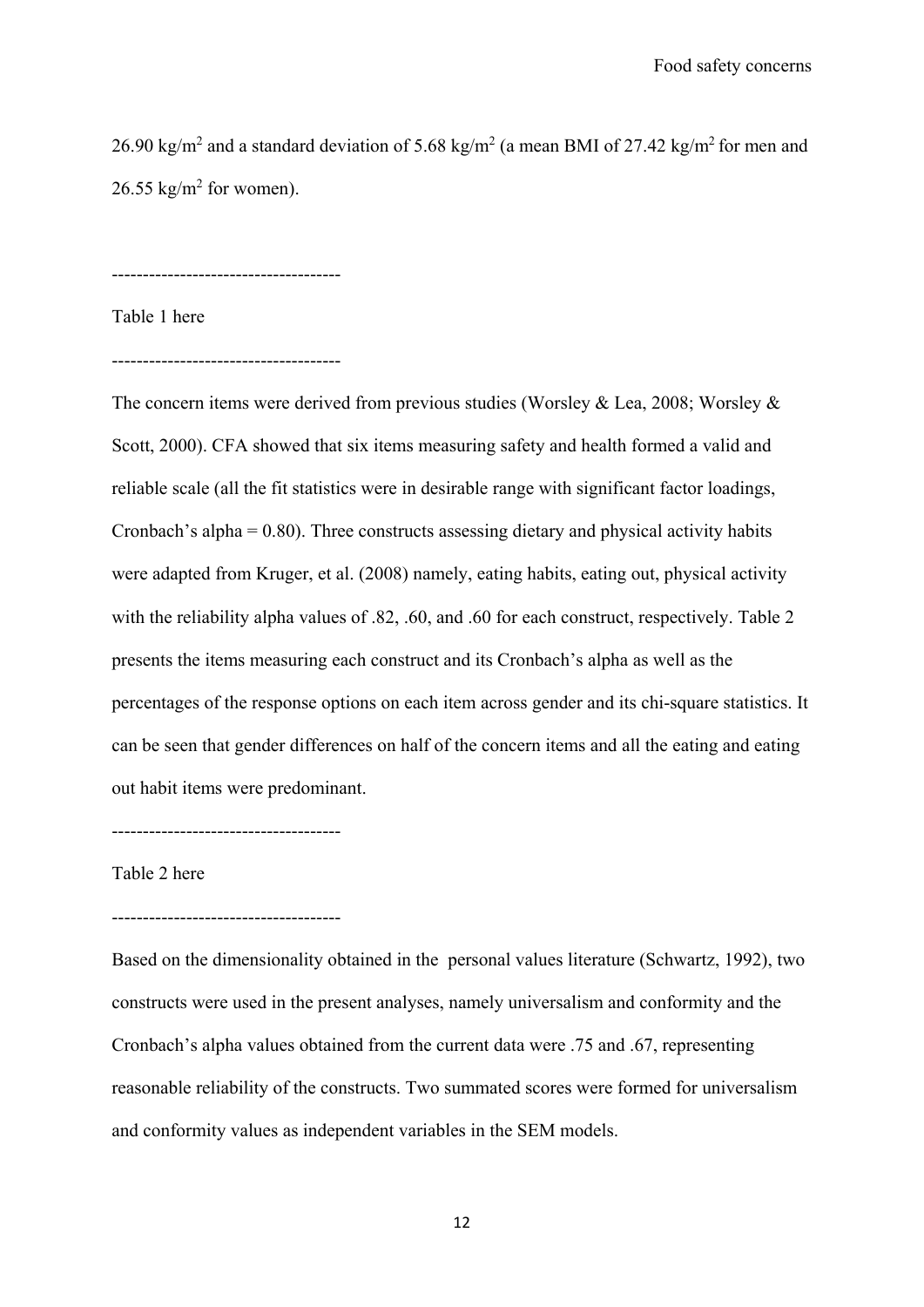Prior to simultaneously testing the models in a single analysis, the measurement models (factors of concerns, and dietary and physical activity habits) and the structure model were tested for the whole sample ( $n = 1095$ ) as well as the separated samples of gender groups ( $n =$ 438 for men,  $n = 657$  for women) to examine the convergent and discriminant validities of the measurement models, to identify the referent items of the measurement models, and to assess whether the hypothesised conceptual model fits the samples well. Table 3 presents the model fit statistics for the measurement models and the structure model across the whole, male, and female samples. The fit statistics suggest that the models fit the data reasonably well (e.g., CFI: .89-.98, SRMR: .02-.05).

Table 4 shows the results of invariance testing (configural and metric) for the measurement models and the structure model. Firstly, the factor loadings of the concern measurements were freely estimated across the gender groups except the identified referent item (fixed for model identification purpose) of "*the safety of take away foods*". Secondly, all the factor loadings were constrained to be equal across the gender groups. The *p* value of .20 for the adjusted  $\chi^2$  difference suggested that the metric invariance was supported. That is that all the factor loadings for male and female samples can be assumed to be equal across the groups.

The configural and metric invariance of the measurement model concerning dietary and physical activity habits with three constructs were also examined (Table 4). In this measurement model, the items: "*Try to keep fewer high fat, high calorie foods at home*", "*Often share your dessert with someone else*", and "*Do flexibility exercises several times a week*" were identified as referent items. When the *p* value of .02 for the adjusted chi-square difference suggested that the metric invariance across the gender groups was not supported, item "*In restaurants or take ways, often order a reduced sized entrée*" was unconstrained and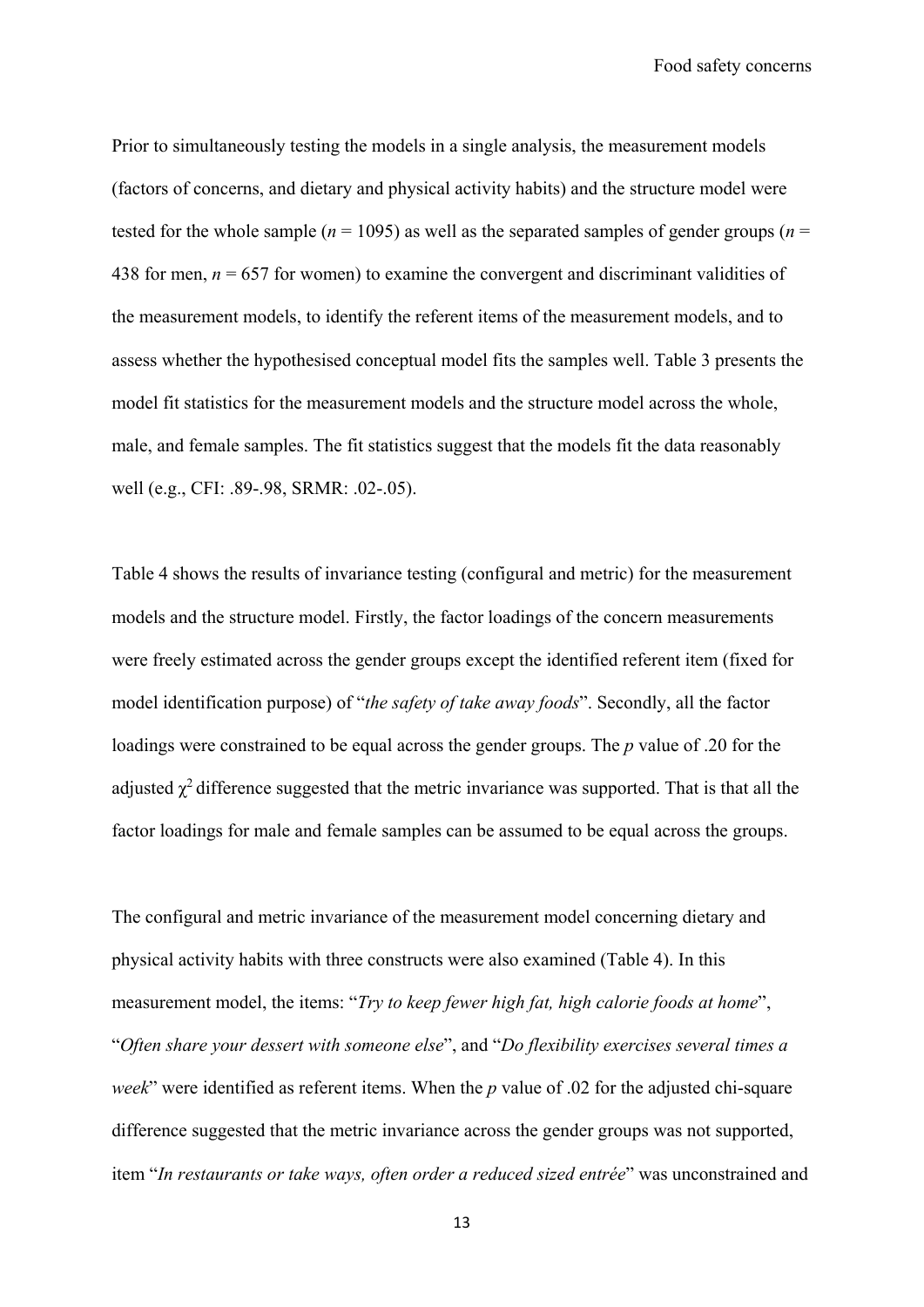the metric invariance was tested again with the rest of the items constrained across groups. The results showed that the partial invariance was supported with a *p* value of .12 for the adjusted chi-square difference.

Finally, the structure invariance was tested (Table 4). All the factor loadings of the measurement models were constrained excepted for the non-invariant item "*In restaurants or take ways, often order a reduced sized entrée*". Some of the non-invariant regression coefficients were also unconstrained in the metric invariance of the structure model. The unconstrained coefficients included the associations between (1) the food safety and health concern factor and eating out habits, (2) age and the concern factor, (3) BMI and the concern factor, (4) income and the concern factor, (5) age and physical activity, and (6) BMI and physical activity. A non-significant *p* value of .95 for the adjusted chi-square difference suggested that the partially constrained SEM model was supported across the gender groups (see Figure 1).

-------------------------------------

Figure 1 here

-------------------------------------

Figure 1 illustrates the SEM model with the unstandardized and standardized parameter estimates for both genders. Among all the regression coefficients between the independent variables (demographics, BMI, and personal values), dependent variable (food safety concerns), and the outcome variables (eating, eating out, and physical activity habits), nine significant associations were invariant across the gender groups. These nine significant associations included the negative relationship between education level and the concern factor; and positive relationships between the following variables: universalism and the concern factor; conformity and the concern factor; marital status and eating out habits;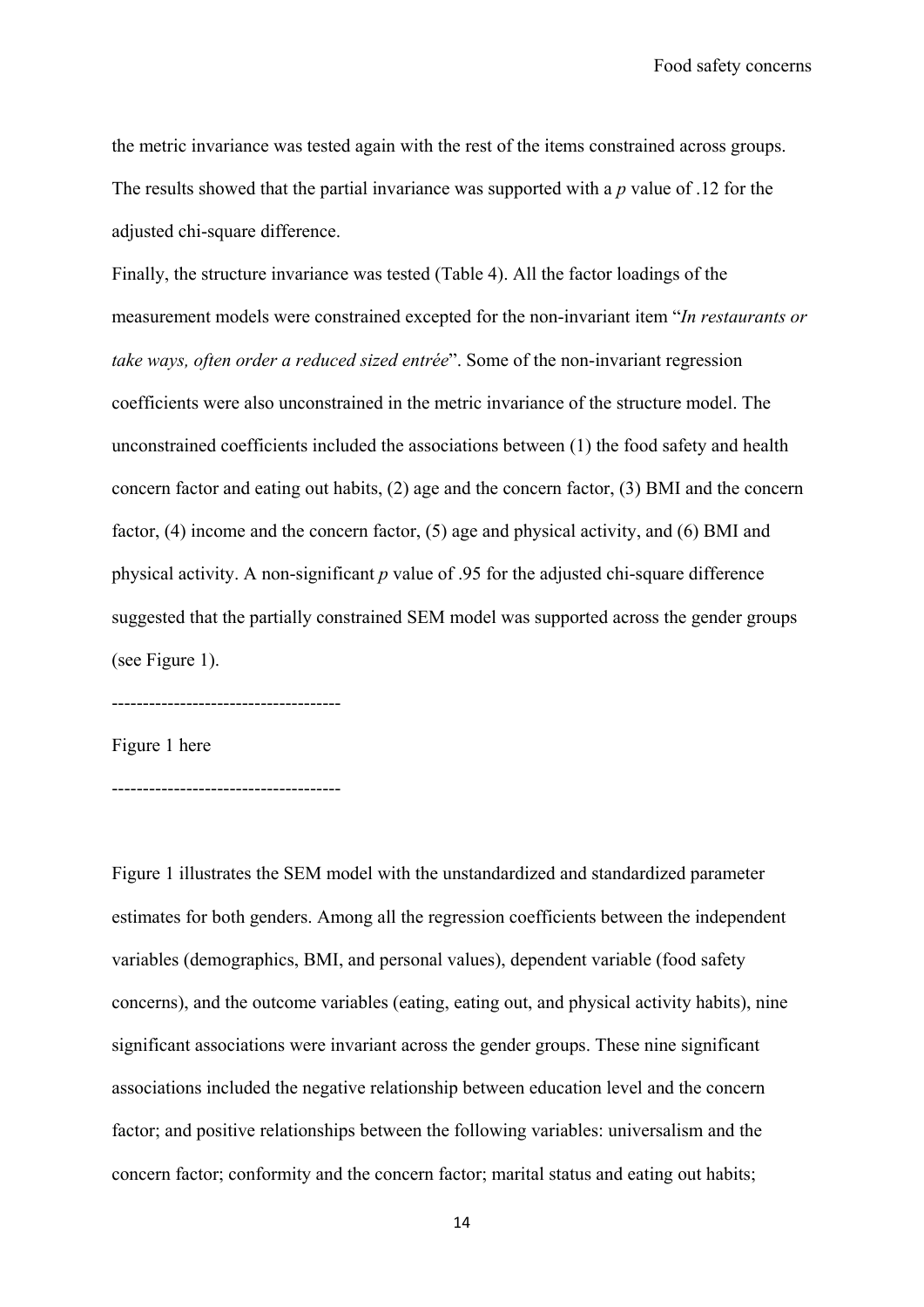income and eating habits; universalism and eating habits; universalism and eating out habits; universalism and physical activity; and the concern factor and eating habits. Moreover, universalism had significant indirect effect of .06 with 95% confidence interval between .02 and .11 on eating behaviour via food safety concern for men and women.

Interestingly, some associations varied between men and women. For example, age was positively related to the concern factor but negatively linked to physical activity among women but not men. Food safety concerns were positively related to BMI but negatively associated with income among men but not women. Moreover, physical activity was negatively related to BMI among women but not men. Furthermore, eating out habits were positively linked to the concern factor among women but not men. Finally differences in significant indirect effects were found between male and female models. For men, income had a significantly indirect effect of -.02 with a 95% confidence interval ranged from -.03 to -.00 on eating behaviour via concern. Among women, the indirect effect from universalism to eating out behaviour via food safety concerns was .07 with a 95% confidence interval between .02 and .11.

The male interrelationships (Figure 1a) appear to be slightly different to the female relationships (Figure 1b). For each gender, complex patterns of relationships existed between the demographics, body weight and values antecedents with the three dietary and physical activity habit constructs. Food safety concerns appeared to play a central role between the stable predisposing variables such as demographics, BMI, and values.

In summary, women and men's eating, eating out, and physical activity habits appear directly or indirectly related to social economic position, body weight, as well as values influences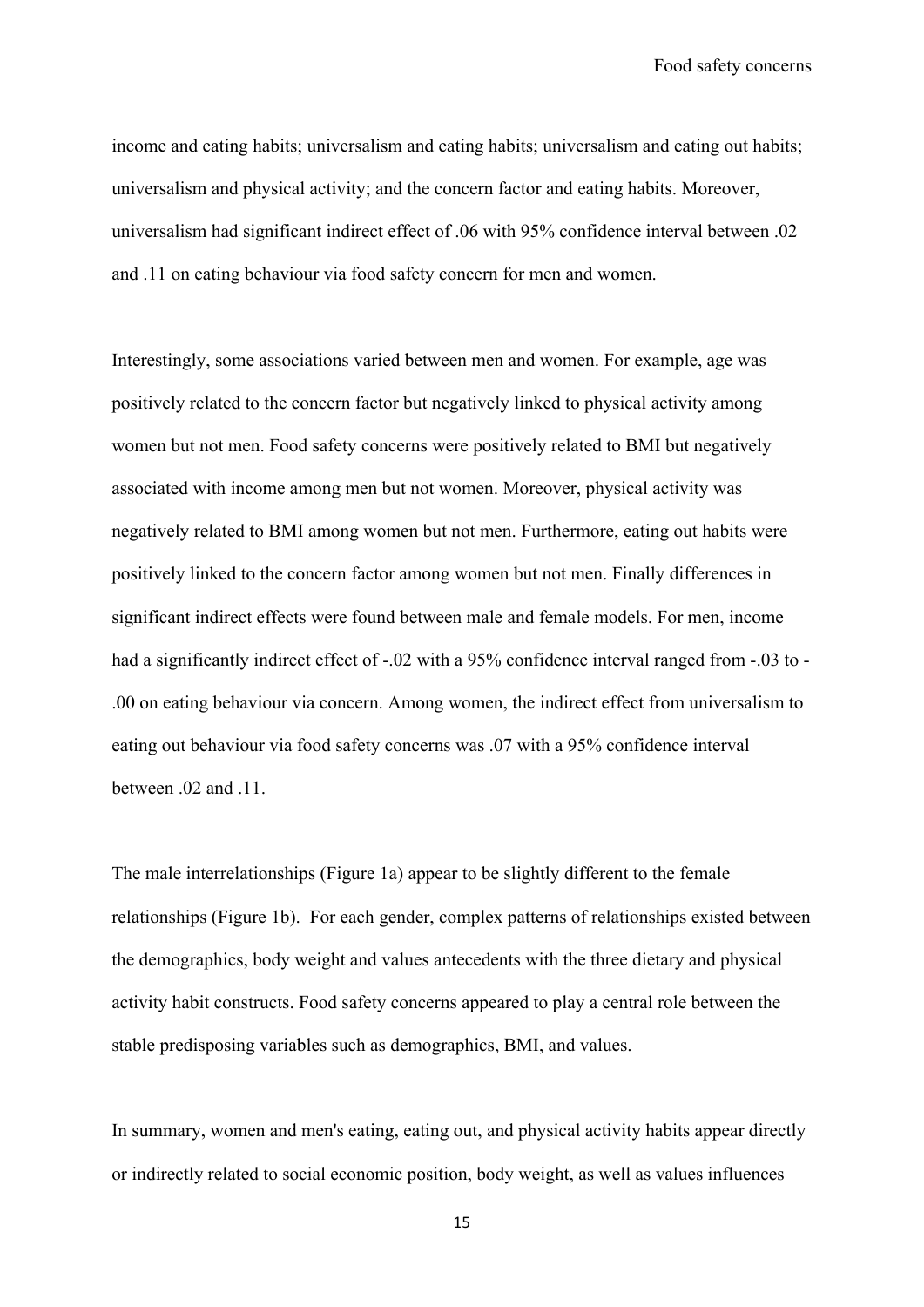through concerns about food and health, although the relationships varied between male and female samples

### **4. Discussion**

#### **4.1 Equivalent relationships across gender groups**

Men and women with lower levels of education were more likely to have higher levels of food safety and health concern. Education level partly indexes individuals' SES. The findings are supported by earlier studies that less educated men and women were more concerned about most food and health related issues (Worsley & Lea, 2008; Worsley & Scott, 2000). Because people of lower SES may lack social and health support and resources, and experience greater powerlessness; this may lead to greater concern about food and health issues.

Universalist and conformity values were positively related to food safety concerns for both genders. Men and women who held strong universalism and conformity values, were more likely to practice healthy eating, eating out, and physical activity behaviours. The findings are consistent with previous studies which have demonstrated positive relationships between universalism and food attitudes and healthy eating behaviours (Brunsø, Scholderer, & Grunert, 2004; Worsley & Lea, 2008; Worsley & Scott, 2000). Similarly to this study, Wang, Worsley, and Hunter (2009) found that universalism positively impacted on healthy eating, eating out, and physical activity through cognitions. These particular findings suggest that the more people are concerned about food and health issues, the more they are aware of and capable of healthy eating behaviours.

Finally, men and women with higher incomes were more likely to practice healthy eating behaviours. This is consistent with previous findings that people with lower incomes are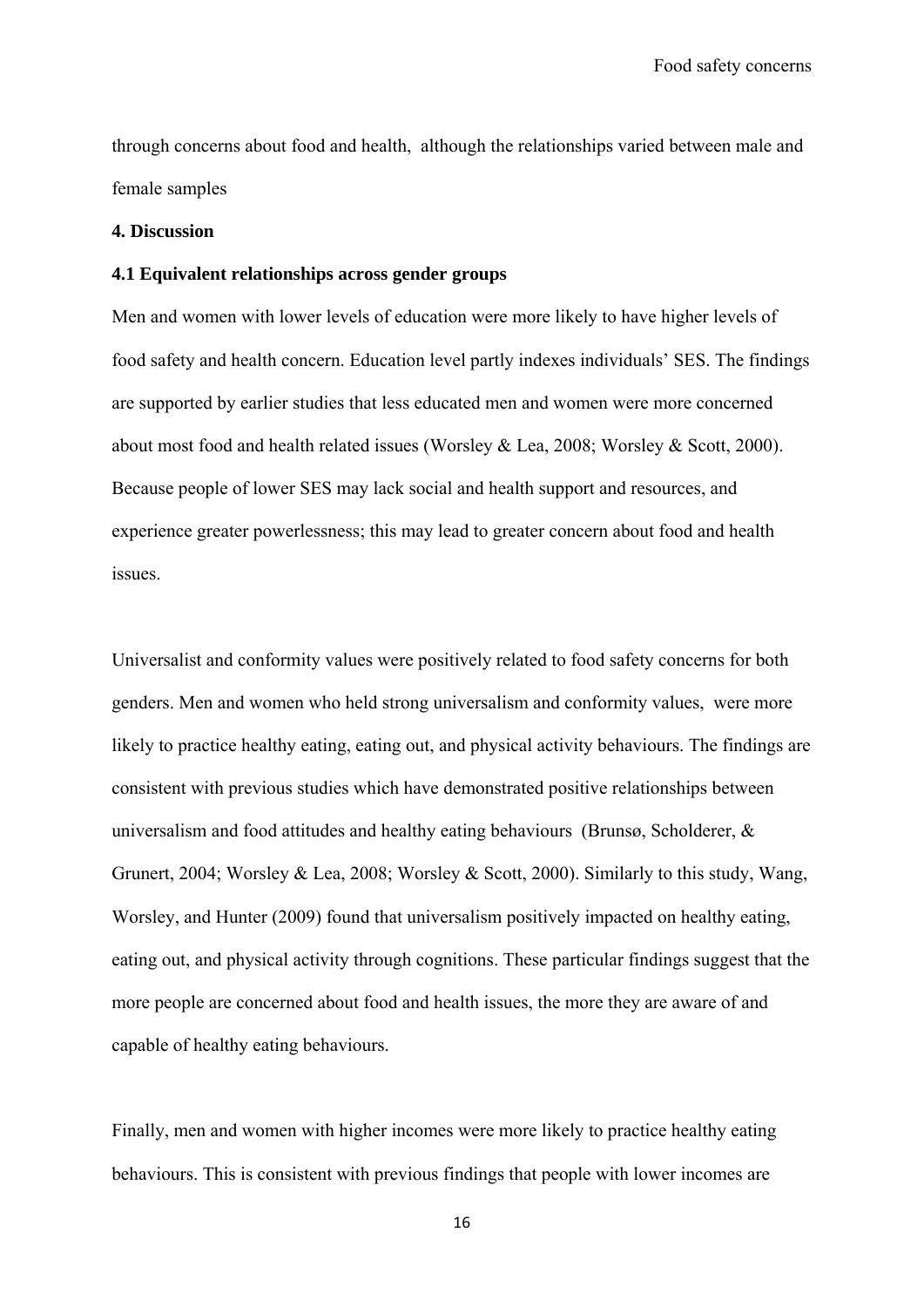likely to have lower self-esteem and confidence, practice more unhealthy behaviours, and experience more health problems (Edwards, 2011; Marmot, 2005; Wilkinson, 1997).

The overall novel contribution of these findings lies in the identification of two major influences on the dietary and physical activity habits of this middle-aged population sample; both demographics and universalist values had direct effects on them. The influence of demographics has been shown in previous studies but the influence of universalism, a set of communitarian, other directed values, is relatively novel.

Second, the centrality of food safety concerns as a mediator between demographic and conformity variables, and, dietary and physical activity habits, illustrates the interdependence between seemingly distinct aspects of human experience. Certain demographic and values factors influence anxieties about food issues, which in turn, influence aspects of dietary and physical activity practices. It remains for further research to examine how far these concerns extend to other health and life concerns, values, social circumstances and daily behaviours. At present, the findings suggest that food safety concerns may be effective mediators of dietary and physical activity habits which may have policy and communication implications (4.4 below).

# **4.2 Gender differences**

 Men of lower SES (indexed here by family income) had greater food safety concerns. This is consistent with our previous studies which showed that people on lower incomes are more critical of government over health regulatory matters (Blasche, Worsley, & Lawrence, 2008) and of school food provision (Worsley, 2007) perhaps because they are more exposed to these issues than richer, better connected people. The lack of a similar finding in lower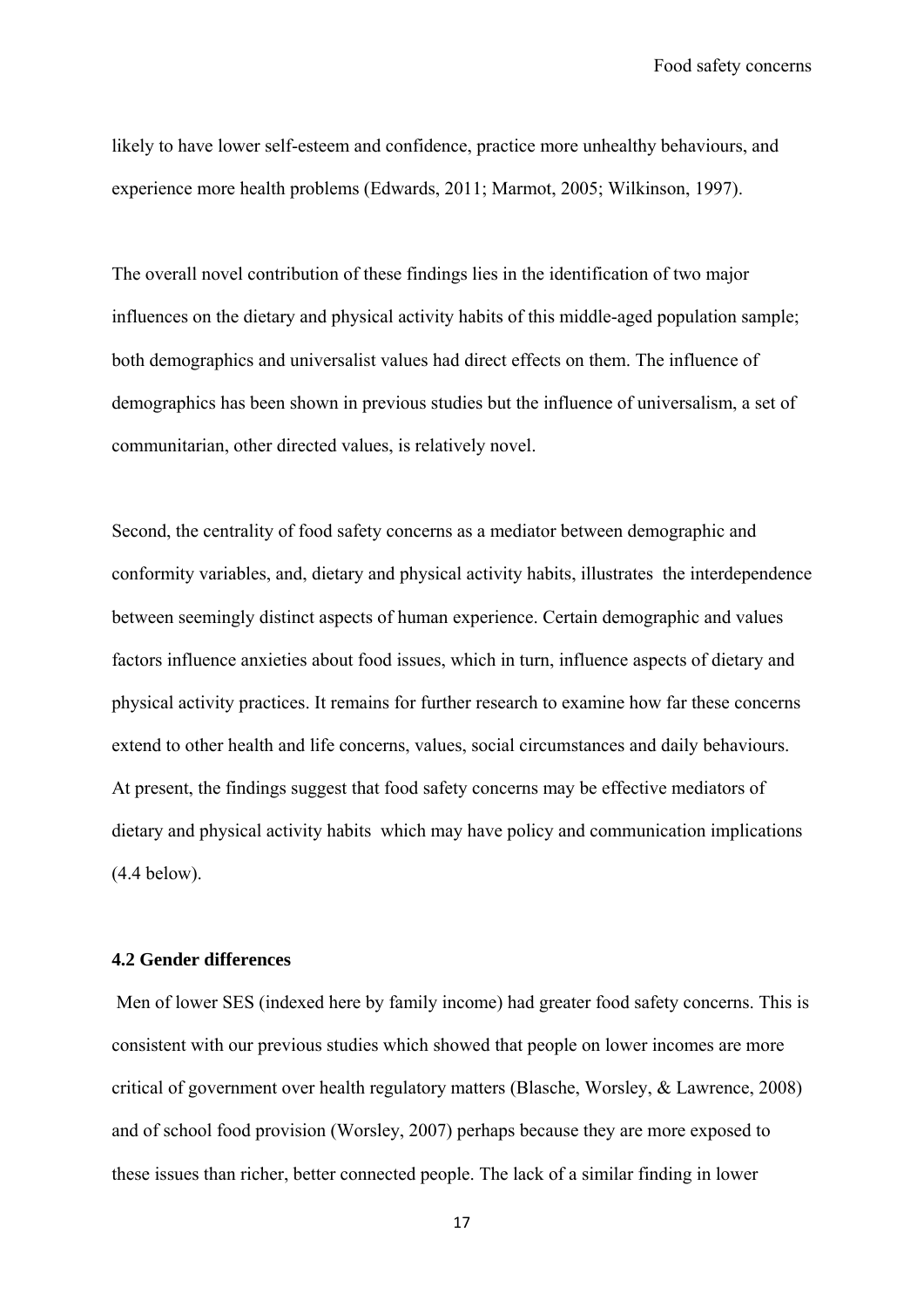income women may be due to their greater involvement in, and control over, food matters (Esterik, 1999).

The finding that concerns, and physical activity were positively associated with age among women only is supported by previous studies (Beardsworth, et al., 2002; Worsley, 1988; Worsley & Scott, 2000; Worsley & Skrzypiec, 1997, 1998). The general explanation put forward in these studies is that women are more involved in and responsible for food matters when compared to men (Stanton, 2009). The positive relationship between physical activity and age among women may be because older women have more time for physical activity than those who are in the workforce.

The negative relationship between women's body weight (BMI) and physical activity, is consistent with earlier findings that people who were overweight ( $\text{BMI} \geq 25 \text{ kg/m}^2$ ) were more likely to be physically inactive, and women were less likely than men to participate in moderate to high levels of physical activity (Salmon, Bauman, Crawford, Timperio, and Owen (2000)).

The positive relationships between BMI and concerns among men but not women might be explained by the fact that women's health conditions (e.g., heart disease) are generally under diagnosed (Mikhail, 2005) and undertreated (Jneid & Thacker, 2001). This, together with metabolic disease screening and associated physician advice may make overweight and obese men more aware of their health and thus greater concerns about food. An alternative explanation, that obese people experience greater stigma and thus more become aware of food issues does not seem plausible given the greater experience of stigmatisation among women (Puhl & Heuer, 2009).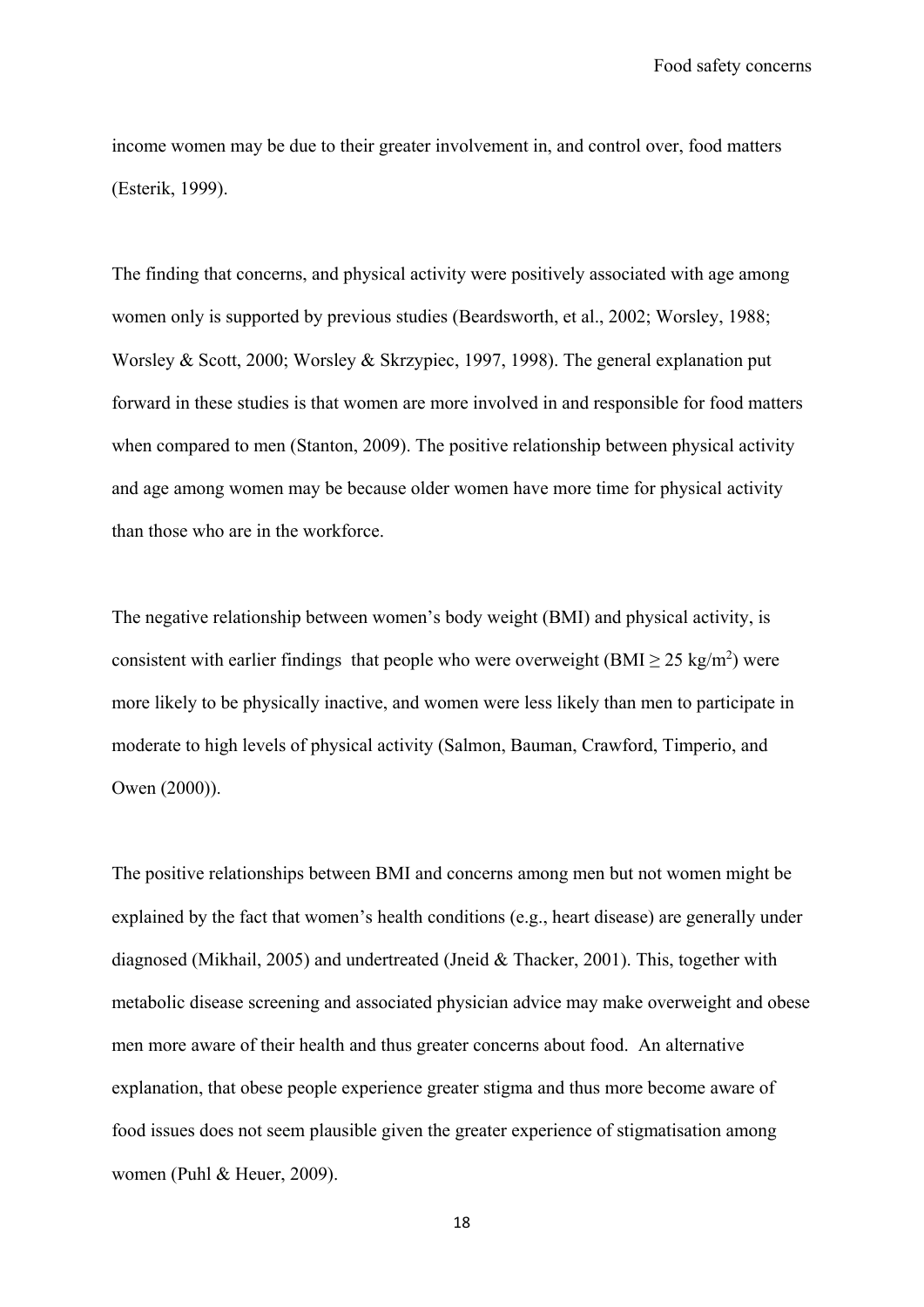Finally the positive relationship among women between concerns and dining out is in agreement with previous studies which have shown that women tend to favour "healthier" meals (Rappoport, Peters, Downey, McCann, & Huff-Corzine, 1993), follow healthy eating recommendations, are more likely to be engaged in attempts to lose weight (Beardsworth, et al., 2002).

### **4.3 Limitations and future directions**

The present study examined the food concerns and behaviours of people aged 38 to 79 years. The broader population, including people aged less than 38 years, were not represented in this study. A wider range of food concerns scales still need to be developed to include validated scales which assess environmental, nutritional and human welfare concerns among others. The findings strongly suggest that longitudinal studies of food concerns are required in order to better assess their causation as well as to confirm the position of the health background variables including BMI, as predictors in the present structural model. In addition, women were over represented in the current study (60% women versus 40% men), which may introduce bias. Therefore, the findings should be treated with caution.

# **4.4 Implications**

The findings have implications for food policy and health promotion. They suggest that a focus on people' personal values and food concerns is likely to engage them to alter their dietary and physical activity habits. Those with strong universalism and conformity values are more likely to be interested in food and health issues and they may be more responsive to health communications to improve their healthy eating and eating out behaviours. More broadly, the findings suggest that communications may need to be framed in different ways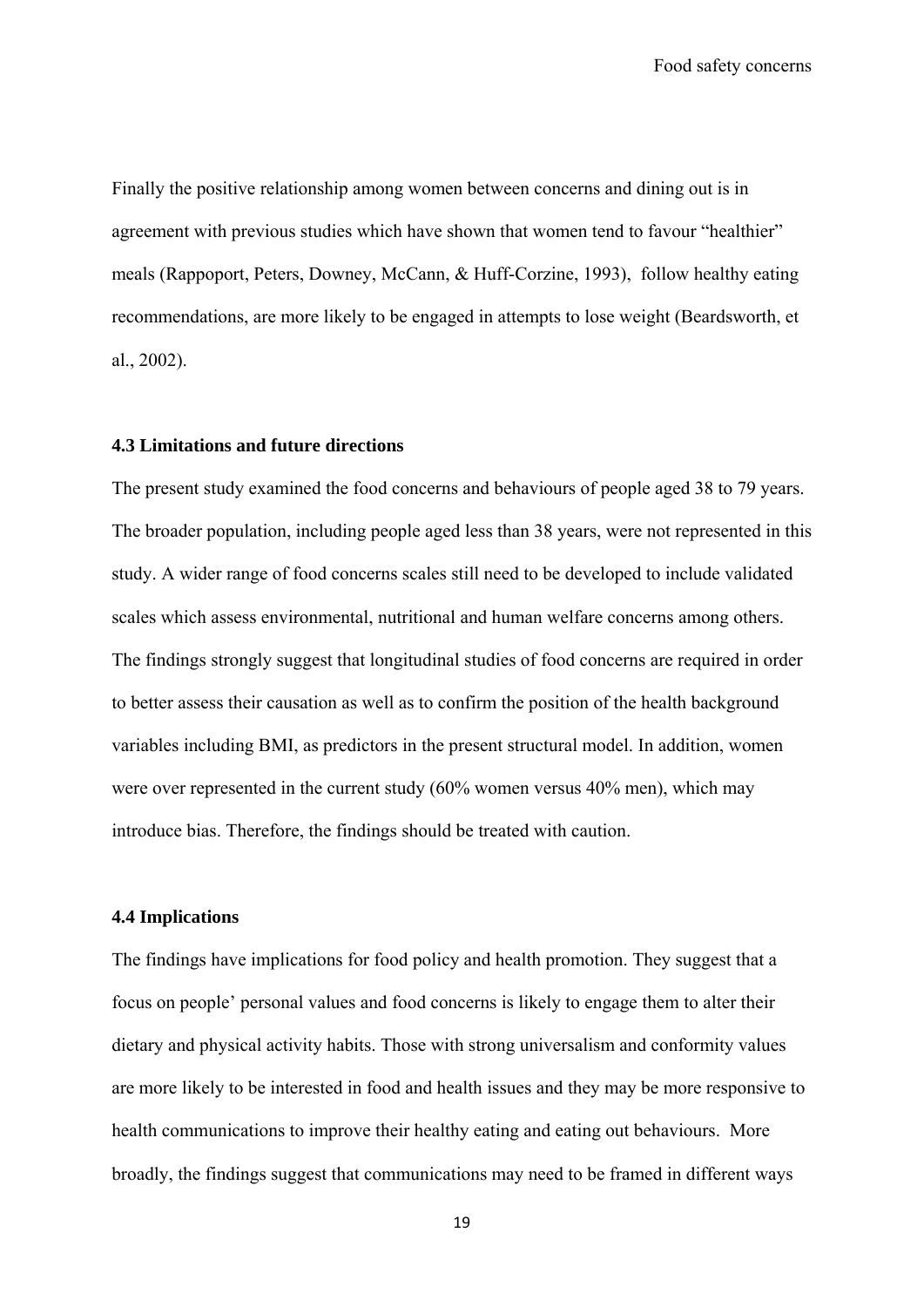for men and women (Van Assema, Martens, Ruiter, & Brug, 2001). For example, food safety concerns were related to healthy eating out for women but not for men. Therefore, communications for women should refer to these concerns. Similarly, the different impacts of body weight on food safety concerns and physical activity between the genders suggest that communications needs to deal with body weight in different ways for men and women. Finally, the links between these habits and universalism, suggest that communications about them might be framed within a social, outwardly oriented context, perhaps on group as well as individual goals

The broad implication of these findings for food policy makers is that a focus on food safety concerns, and other relatively malleable variables like personal values, is likely to bring about changes in dietary and physical activity habits of gender groups. In the longer term this may contribute to changing structural inequities associated with high body mass, social class, gender and age.

# **Acknowledgements**

The authors would like to thank the Australian Research Council (Grant no LP 0560363), Deakin University, Sodexho Australia, and Sanitarium Health Food Company, who provided funding and support for the study.

#### **References:**

Allen, M. W., & Baines, S. (2002). Manipulating the symbolic meaning of meat to encourage greater acceptance of fruits and vegetables and less proclivity for red and white meat. *Appetite, 38*(2), 118-130.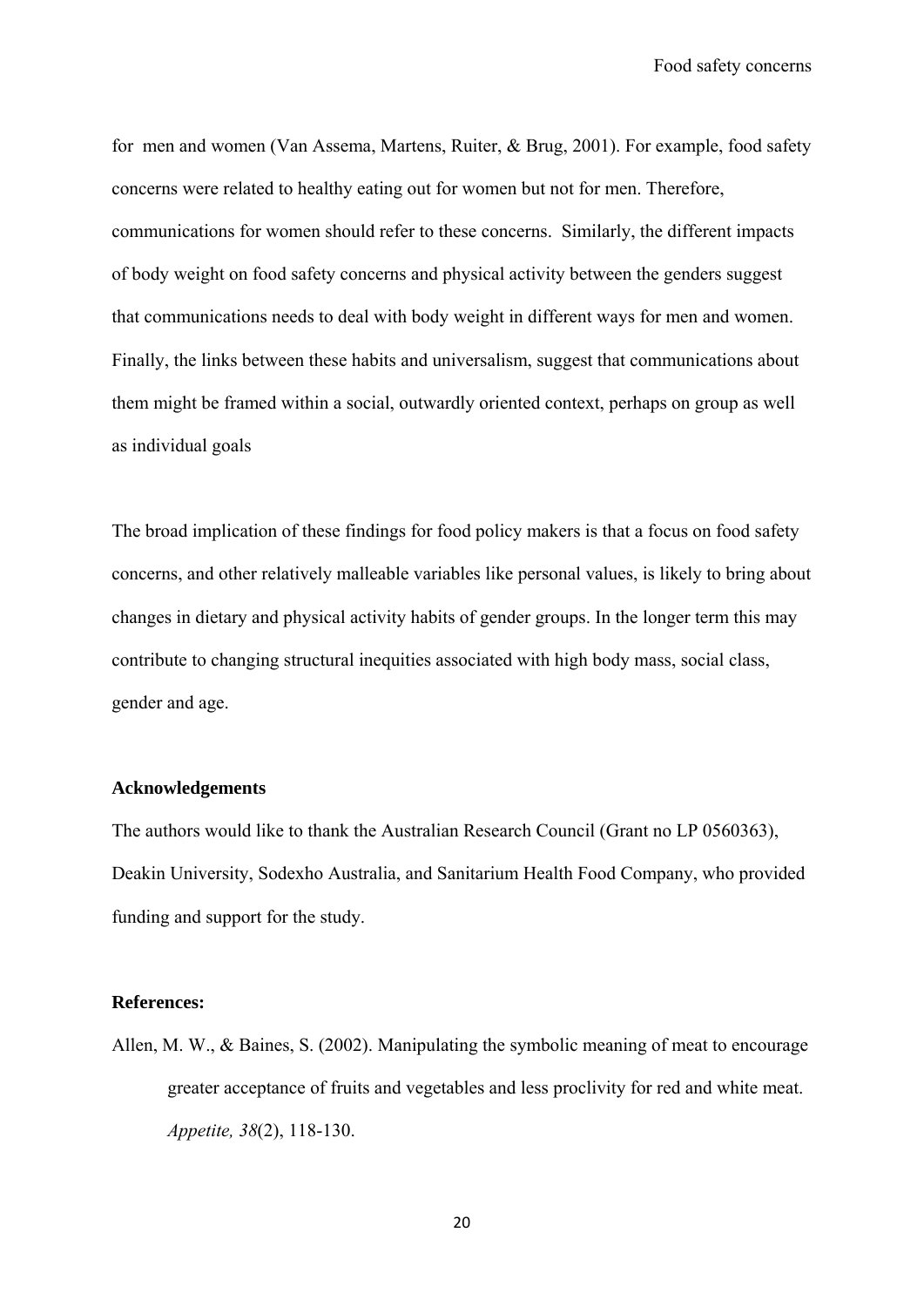- Australian Institute of Health and Welfare. (2007). Older Australia at a glance: 4rd edition (4th ed.). Canberra: AIHW & DOHA.
- Beardsworth, A., Bryman, A., Keil, T., Goode, J., Haslam, C., & Lancashire, E. (2002). Women, men and food: The significance of gender for nutritional attitudes and choices *British Food Journal, 104*(7), 470-491.
- Bedford, J., & Barr, S. (2005). Diets and selected lifestyle practices of self-defined adult vegetarians from a population-based sample suggest they are more 'health conscious'. *International Journal of Behavioral Nutrition and Physical Activity, 2*(1), 4.
- Belk, R. W. (Writer). (1983). Worldly possessions: Issues and criticisms [Article], *Advances in Consumer Research*: Association for Consumer Research.
- Belk, R. W. (1985). Materialism: Trait aspects of living in the material world. *Journal of Consumer Research, 12*(3), 265-280.
- Blasche, R. E. C., Worsley, A., & Lawrence, M. (2008). The effects of an apparent breach of therapeutic regulations on consumers: the Pan Pharmaceuticals recall. *Critical Public Health, 18*(3), 367 - 379.
- Bollen, K. A. (1989). *Structural equations with latent variables*. New York: Wiley.
- Bronfenbrenner, U. (1992). Ecological systems theory. In R. Vasta (Ed.), *Six theories of child development: Revised formulations and current issues* (pp. 187-249). London, England: Jessica Kingsley Publishers.
- Brunsø, K., Scholderer, J., & Grunert, K. G. (2004). Testing relationships between values and food-related lifestyle: Results from two European countries. *Appetite, 43*(2), 195-205.
- Cole-Hamilton, I., & Lang, T. (1986). Tightening belts: A report on the impact of poverty on food. London: London Food Commission.
- Curioni, C. C., & Lourenco, P. M. (2005). Long-term weight loss after diet and exercise: a systematic review. *International Journal of Obesity, 29*(10), 1168-1174.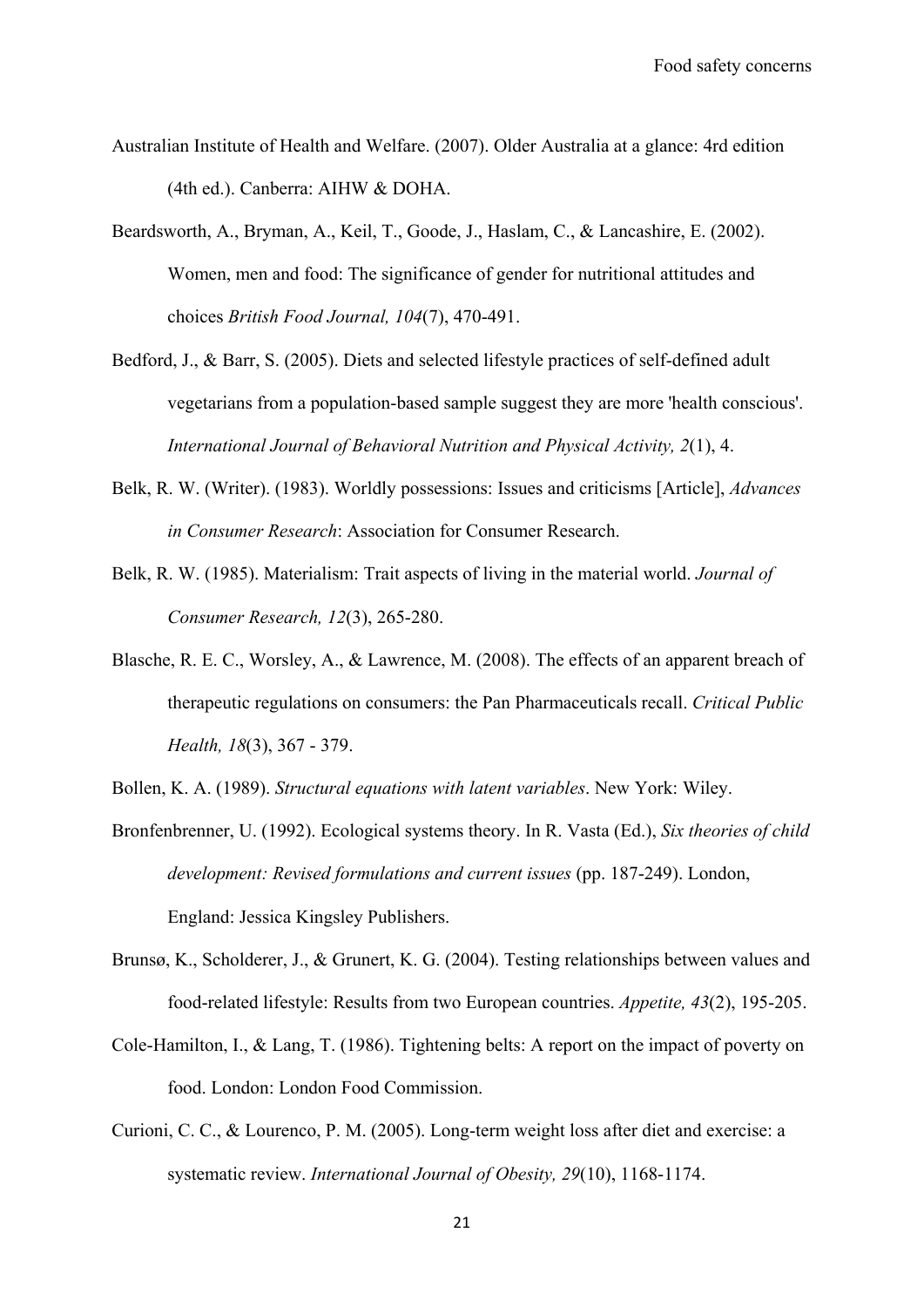de Jonge, J., Frewer, L., van Trijp, H., Renes, R. J., de Wit, W., & Timmers, J. (2004). Monitoring consumer confidence in food safety: An exploratory study. *British Food Journal, 106*(10/11), 837 - 849.

- Dean, M., Raats, M. M., Grunert, K. G., Lumbers, M., & The Food in Later Life Team. (2009). Factors influencing eating a varied diet in old age. *Public Health Nutrition, 12*, 2421-2427. doi: doi:10.1017/S1368980009005448
- Dillman, D. A. (2009). *Internet, mail, and mixed-mode surveys: The tailored design method*. Hoboken, N.J.: John Wiley & Sons.
- Drewnowski, A., & Specter, S. (2004). Poverty and obesity: The role of energy density and energy costs. *American Journal of Clinical Nutrition, 79*(1), 6-16.
- Dunbar, G. (2010). Task-based nutrition labelling. [doi: DOI: 10.1016/j.appet.2010.07.016]. *Appetite, 55*(3), 431-435.
- Edwards, A. (2011). Food and health concerns in Australia and New Zealand. Retrieved from http://www.foodenquirer.com/food-enquirer-channel/articles/food-and-healthconcerns-in-australia-and-new-zealand.html
- Esterik, P. V. (1999). Right to food; right to feed; right to be fed. The intersection of women's rights and the right to food. *Agriculture and Human Values, 16*(2), 225-232.
- Feather, N., Norman, M. A., & Worsley, A. (1998). Values and valences: variables relating to the attractiveness and choice of food in difference contexts. *Journal of Applied Social Psychology, 28*(7), 639-656.
- Feather, N. T. (1982). Human values and the prediction of action: an expectancy-valence analysis. In N. T. Feather (Ed.), *Expectations and Actions: Expectancy-value Models in Psychology* (pp. 263-289). Hillsdale, NJ: Lawrence Erlbaum Associates.
- Fischer, A. R. H., & Frewer, L. J. (2009a). Consumer familiarity with foods and the perception of risks and benefits. *Food Quality and Preference, 20*(8), 576-585.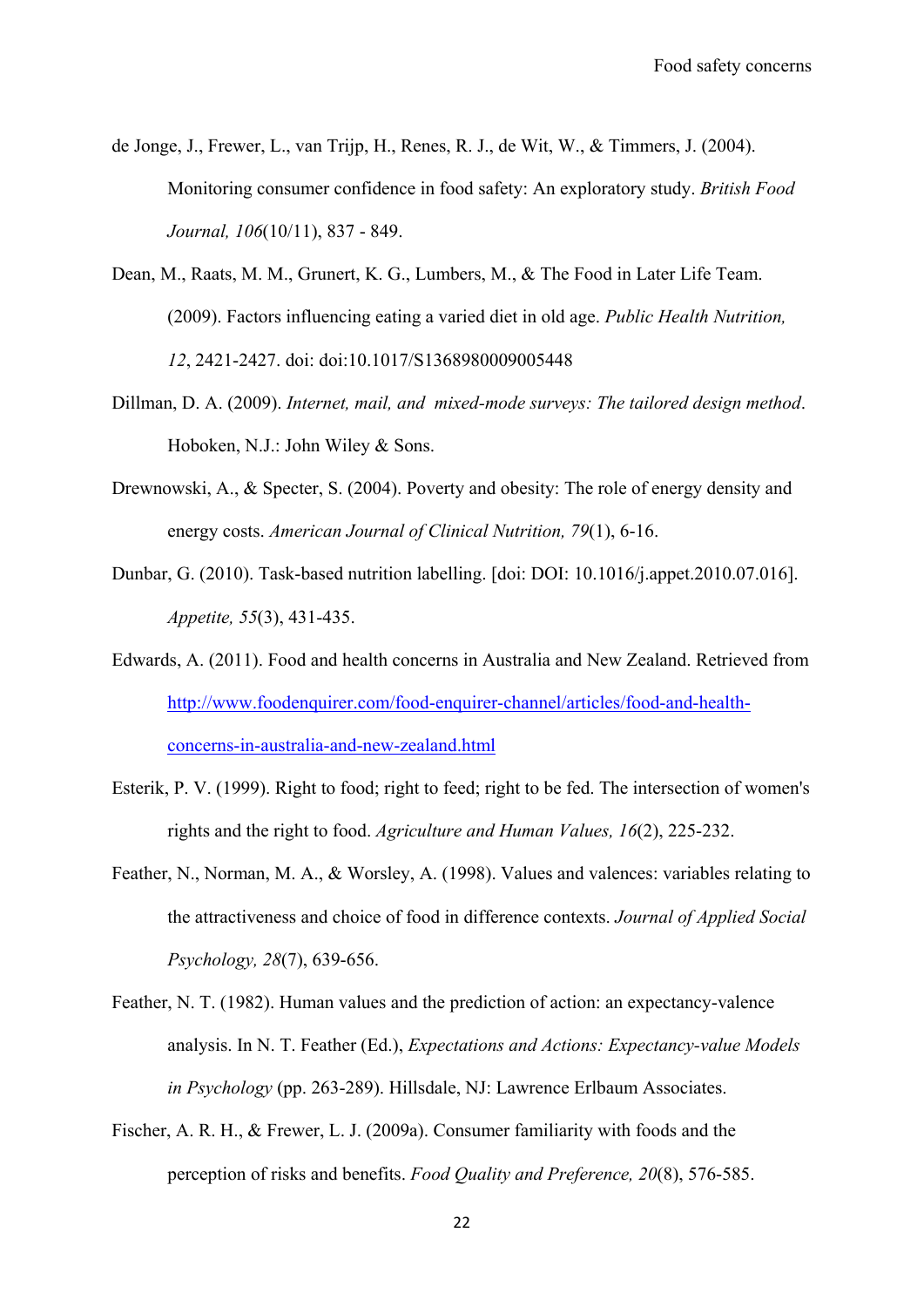- Fischer, A. R. H., & Frewer, L. J. (2009b). Reliability of the Rasch Food Safety Practices scale. *Appetite, 53*(2), 241-244.
- Glass, T. A., & McAtee, M. J. (2006). Behavioral science at the crossroads in public health: Extending horizons, envisioning the future. *Social Science & Medicine, 62*(7), 1650- 1671.
- Grunert, S. C., & Juhl, H. J. (1995). Values, environmental attitudes, and buying of organic foods. *Journal of Economic Psychology, 16*(1), 39-62.
- Hagger, M. S., Asçi, F. H., & Lindwall, M. (2004). A cross-cultural evaluation of a multidimensional and hierarchical model of physical self-perceptions in three national samples. *Journal of Applied Social Psychology, 34*(5), 1075-1107.
- Hamlin, R. P. (2010). Cue-based decision making. A new framework for understanding the uninvolved food consumer. *Appetite, 55*(1), 89-98. doi: 10.1016/j.appet.2010.04.007
- Hancock, T. (1993). Health, human development and the community ecosystem: three ecological models. *Health Promotion International, 8*(1), 41-47. doi: 10.1093/heapro/8.1.41
- Hohl, K., & Gaskell, G. (2008). European public perceptions of food risk: Cross-national and methodological comparisons. *Risk Analysis, 28*(2), 311-324. doi: 10.1111/j.1539- 6924.2008.01021.x
- Hughes, D. (2005). Understanding customer wants: The starting point for farmers when adding value and innovating (Vol. 2, pp. 38-45): Australian Farm Institute, Farm Policy Journal.
- Hunter, W., & Worsley, T. (2009). Understanding the older food consumer: Present day behaviours and future expectations. *Appetite, 52*(1), 147-154.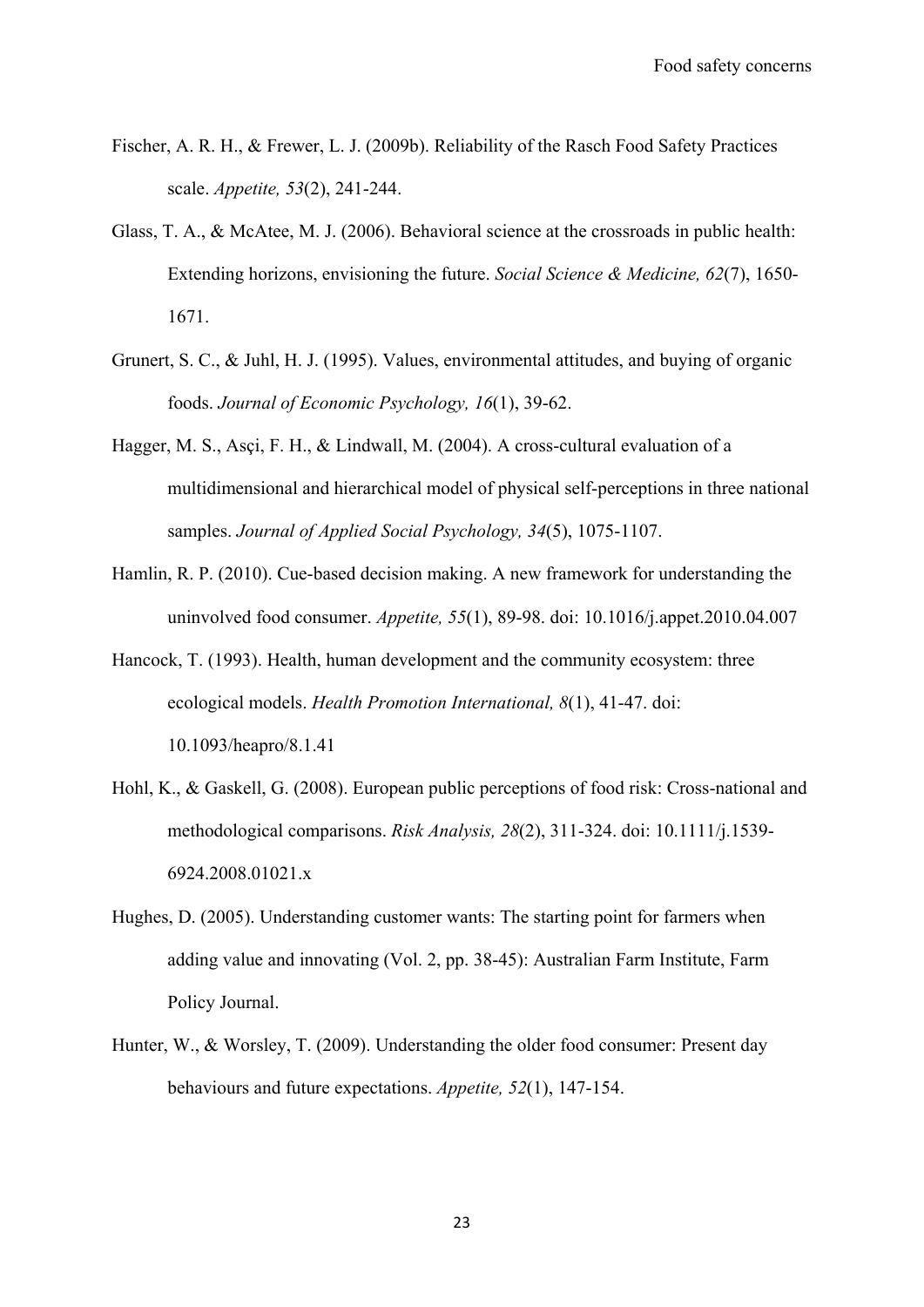- Jackson, D. L., Gillaspy, A. J., Jr., & Purc-Stephenson, R. (2009). Reporting practices in confirmatory factor analysis: An overview and some recommendations. *Psychological Methods, 14*(1), 6-23.
- Jneid, H., & Thacker, H. L. (2001). Coronary artery disease in women: different, often undertreated. *Cleveland Clinic Journal of Medicine, 68*(5), 441-448. doi: 10.3949/ccjm.68.5.441
- Jöreskog, K. G., & Sörbom, D. (1988). *PRELIS, a program for Multivariate Data Screening and Data Summarization*. Mooresville, Indiana: Scientific Software, Inc.
- Kahneman, D. (2011). *Thinking Fast and Slow*: Allen Lane.
- Kruger, J., Blanck, H. M., & Gillespie, C. (2008). Dietary practices, dining out behavior, and physical activity correlates of weight loss maintenance. *Preventing Chronic Disease, 5*(1), A11.
- Lindeman, M., & Sirelius, M. (2001). Food choice ideologies: The modern manifestations of normative and humanist views of the world. *Appetite, 37*(3), 175-184.
- Marmot, M. (2005). Social determinants of health inequalities. *Lancet, 365*(9464), 1099- 1104.
- Marmot, M., & Wilkinson, R. (2006). *Social determinants of health* (2nd ed.). Oxford: Oxford University Press.
- McEachern, M. G. (2008). Guest editorial: The consumer and values-based labels. *International Journal of Consumer Studies, 32*(5), 405-406. doi: 10.1111/j.1470- 6431.2008.00703.x
- McEachern, M. G., & Warnaby, G. (2008). Exploring the relationship between consumer knowledge and purchase behaviour of value-based labels. *International Journal of Consumer Studies, 32*(5), 414-426. doi: 10.1111/j.1470-6431.2008.00712.x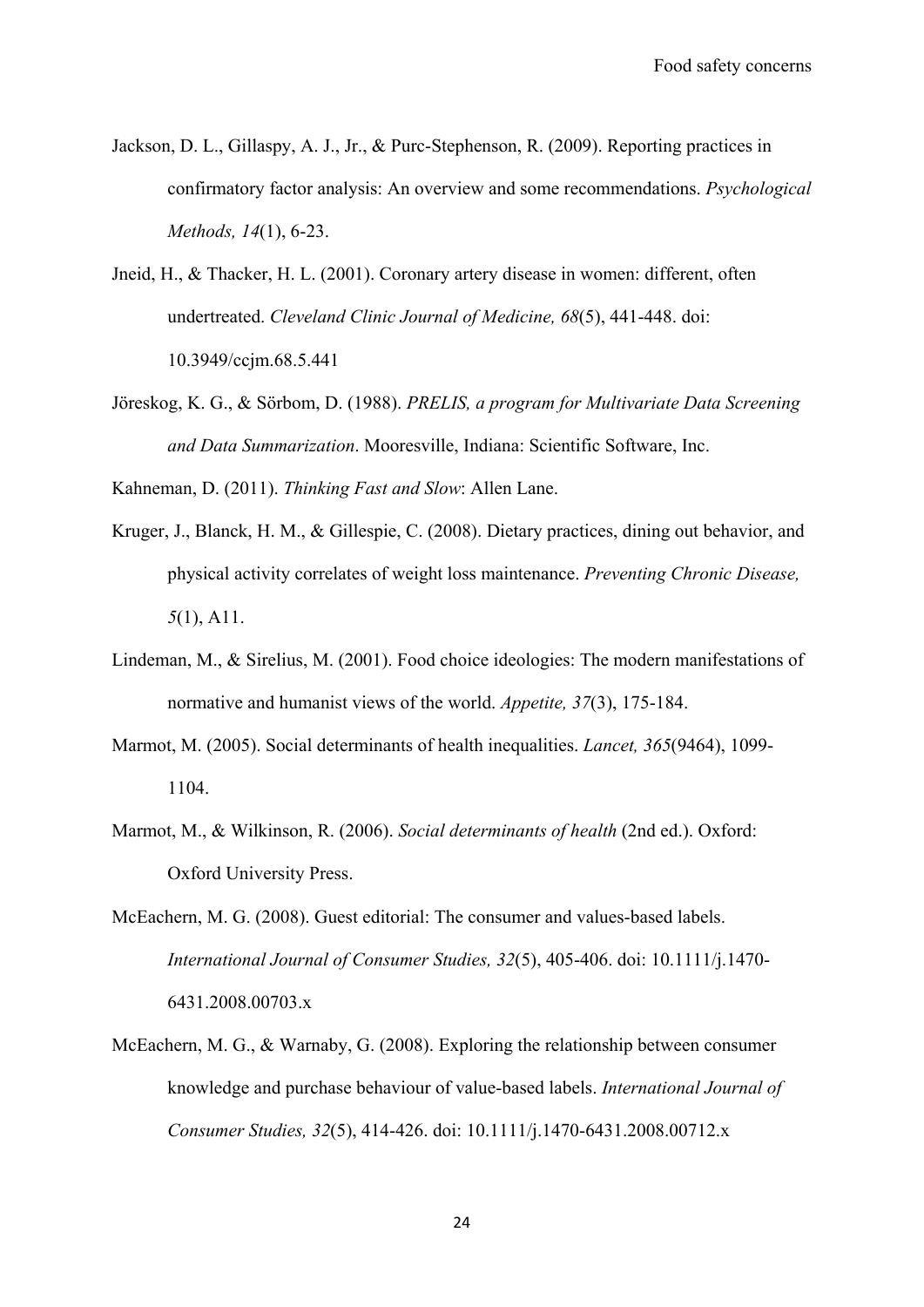- McKie, L. (1999). Older people and food: Independence, locality and diet. *British Food Journal, 101*(7), 528-536.
- Mikhail, G. W. (2005). Coronary heart disease in women. *BMJ, 331*(7515), 467-468. doi: 10.1136/bmj.331.7515.467
- Millsap, R. E., & Kwok, O.-M. (2004). Evaluating the impact of partial factorial invariance on selection in two populations. *Psychological Methods, 9*(1), 93-115.
- Muthén, L., & Muthén, B. O. (2005). Chi-square difference testing using the Satorra-Bentler scaled chi-square Retrieved 23 February, 2005, from http://www.statmodel.com
- Muthén, L. K., & Muthén, B. O. (1998-2012). *Mplus user's guide* (Sixth Edition ed.). Los Angeles, CA: Muthén & Muthén. Available as a download at http://www.statmodel.com/ugexcerpts.shtml.
- Popkin, B. M., & Gordon-Larsen, P. (2004). The nutrition transition: Worldwide obesity dynamics and their determinants. *International Journal of Obesity, 28*, S2-S9.
- Povey, R., Conner, M., Sparks, P., James, R., & Shepherd, R. (2000). The Theory of Planned Behaviour and healthy eating: Examining additive and moderating effects of social influence variables. [Article]. *Psychology & Health, 14*(6), 991.
- Public Health Association of Australia. (2009). A future for food: Addressing public health, sustainability and equity from paddock to plate. Retrieved from http://www.phaa.net.au/documents/PHAA%20Report.pdf
- Puhl, R. M., & Heuer, C. A. (2009). The stigma of obesity: A review and update. *Obesity, 17*(5), 941-964.
- Rappoport, L., Peters, G. R., Downey, R., McCann, T., & Huff-Corzine, L. (1993). Gender and Age Differences in Food Cognition. *Appetite, 20*(1), 33-52.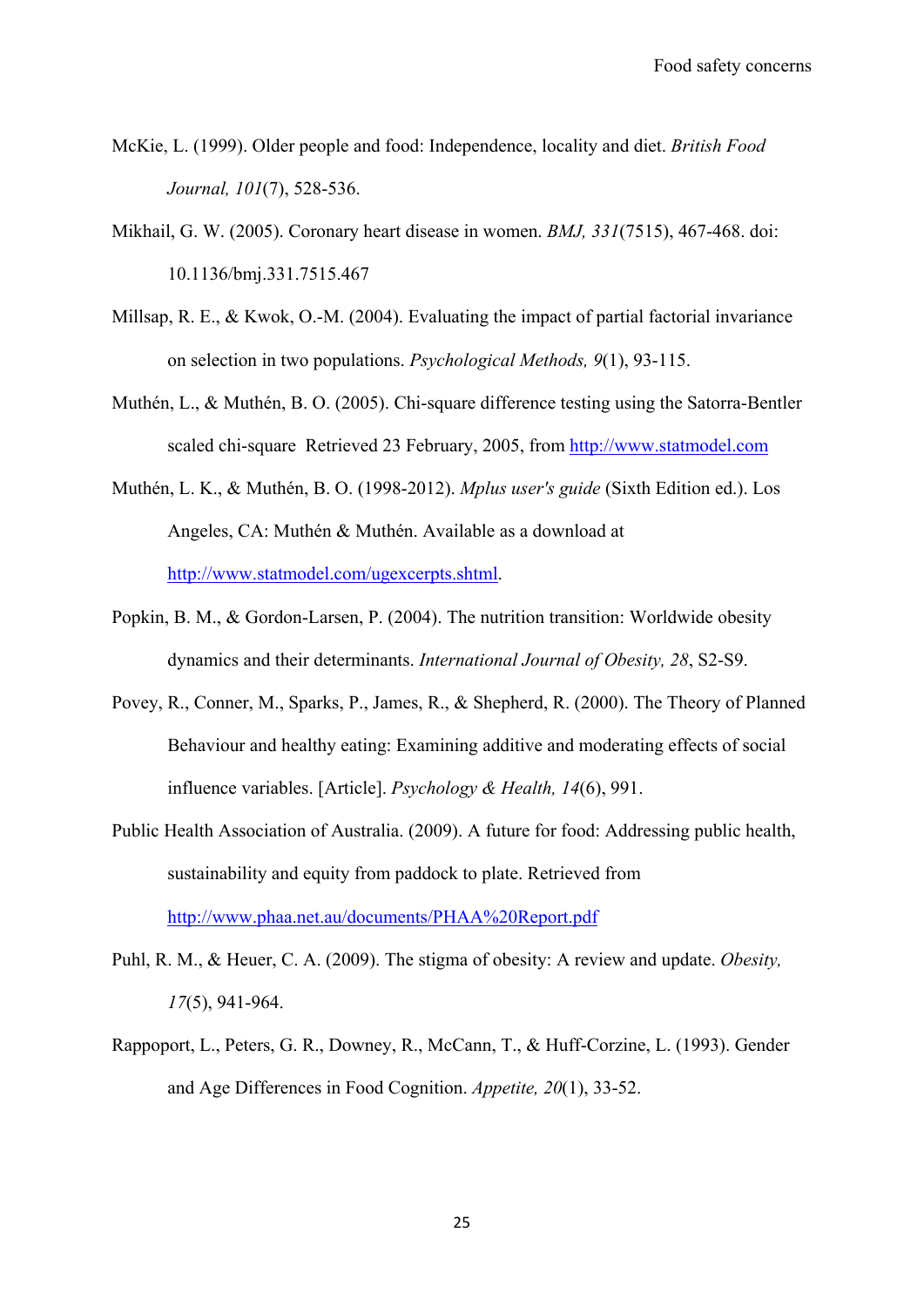- Roos, E., Lahelma, E., Virtanen, M., Prattala, R., & Pietinen, P. (1998). Gender, socioeconomic status and family status as determinants of food behaviour. *Social Science & Medicine, 46*(12), 1519-1529.
- Salmon, J., Bauman, A., Crawford, D., Timperio, A., & Owen, N. (2000). The association between television viewing and overweight among Australian adults participating in varying levels of leisure-time physical activity. *International journal of obesity and related metabolic disorders : journal of the International Association for the Study of Obesity, 24*(5), 600-606.
- Schwartz, S. H. (1992). Universals in the content and structure of values: Theoretical advances and empirical tests in 20 countries. In M. P. Zanna (Ed.), *Advances in experimental social psychology* (Vol. 25, pp. 1-65). San Diego, CA: Academic Press.
- Sims, L. S. (1978). Dietary status of lactating women: II. Relation of nutritional knowledge and attitudes to nutrient intake. *Journal of the American Dietetic Association, 73*(2), 147-154.
- Socrates-Grundtvig. (2006). Savoury dishes for adult education and counselling: Food literacy guidelines and toolbox. Vienna: European Commission.
- Sparks, P., Hedderley, D., & Shepherd, R. (1992). An investigation into the relationship between perceived control, attitude variability and the consumption of two common foods. [Article]. *European Journal of Social Psychology, 22*(1), 55-71.

SPSS. (2012). SPSS for Windows (Version 20). Chicago: SPSS Inc.

- Stanton, R. (Writer). (2009). Food literacy and the environment: ABC Radio National: Presented by Paul Barclay.
- Turrell, G., Hewitt, B., Patterson, C., Oldenburg, B., & Gould, T. (2002). Socioeconomic differences in food purchasing behaviour and suggested implications for diet-related health promotion. *Journal of Human Nutrition & Dietetics, 15*(5), 355-364.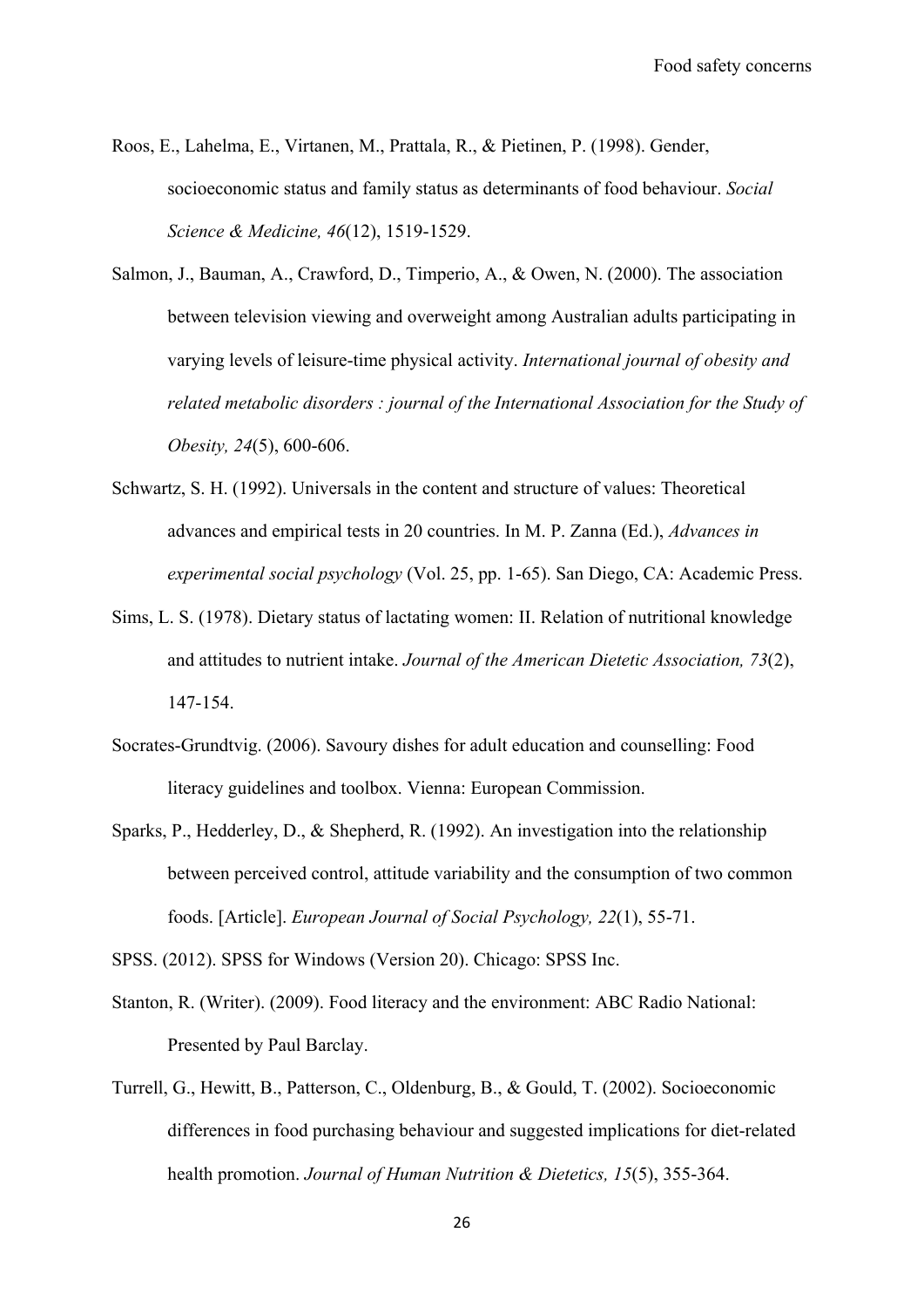- UK Cabinet Office. (2008). Food matters: Towards a strategy for the 21st century (Ref: 288497/0708). London: The Strategy Unit.
- Van Assema, P., Martens, M., Ruiter, R. A. C., & Brug, J. (2001). Framing of nutrition education messages in persuading consumers of the advantages of a healthy diet. *Journal of Human Nutrition and Dietetics, 14*(6), 435-442.
- Vandenberg, R. J. (2002). Toward a further understanding of and improvement in measurement invariance methods and procedures. *Organizational Research Methods, 5*(2), 139-158.
- Venn, A. J., Thomson, R. J., Schmidt, M. D., Cleland, V. J., Curry, B. A., Gennat, H. C., & Dwyer, T. (2007). Overweight and obesity from childhood to adulthood: A follow-up of participants in the 1985 Australian Schools Health and Fitness Survey. *The Medical Journal of Australia, 186*(9), 458-460.
- Vlachopoulos, S. P. (2008). The Basic Psychological Needs in Exercise Scale: Measurement Invariance Over Gender. *Structural Equation Modeling: A Multidisciplinary Journal, 15*(1), 114 - 135.
- Wandel, M., & Bugge, A. (1997). Environmental concern in consumer evaluation of food quality. *Food Quality and Preference, 8*(1), 19-26.
- Wang, W. C., Worsley, A., & Cunningham, E. G. (2009). Social ideological influences on food consumption, physical activity and BMI. *Appetite, 53*(3), 288-296.
- Wansink, B. (2010). From mindless eating to mindlessly eating better. *Physiology & amp*: *Behavior, 100*(5), 454-463. doi: 10.1016/j.physbeh.2010.05.003
- Wilkinson, R. G. (1997). Socioeconomic determinants of health: Health inequalities: relative or absolute material standards? *BMJ, 314*(7080), 591.
- Worsley, A. (1988). Cohabitation-gender effects on food consumption. *International Journal of Biosocial Research, 10*(2), 107-122.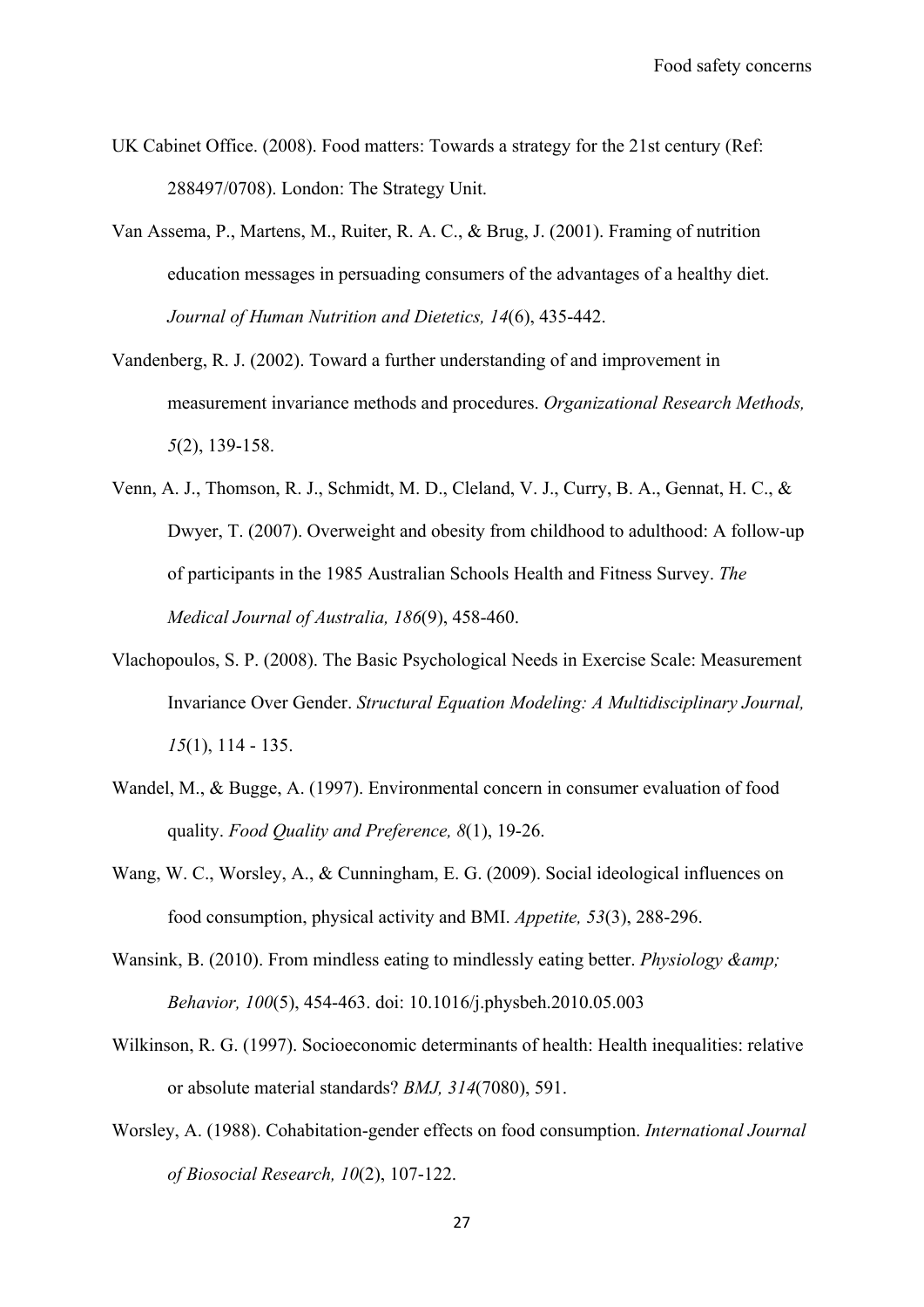- Worsley, A. (2006). Lay people's views of school food policy options: Associations with confidence, personal values and demographics. *Health Education Research, 21*(6), 848-861. doi: 10.1093/her/cyl138
- Worsley, A. (2007). Lay people's views of the school food supply. *British Food Journal, 109*(6), 429-442.
- Worsley, A., Blasche, R., Ball, K., & Crawford, D. (2003). Income differences in food consumption in the 1995 Australian National Nutrition Survey. *European Journal of Clinical Nutrition, 57*, 1198-1211.
- Worsley, A., Blasche, R., Ball, K., & Crawford, D. (2004). The relationship between education and food consumption in the 1995 Australian National Nutrition Survey. *Public Health Nutrition, 7*(5), 649-663.
- Worsley, A., & Lea, E. (2003). Consumers' personal values and sources of nutrition information. *Ecology of Food and Nutrition, 42*(2), 129 - 151.
- Worsley, A., & Lea, E. (2008). Consumer concerns about food and health: Examination of general and specific relationships with personal values and demographics. *British Food Journal, 110*(11), 1106-1118.
- Worsley, A., & Scott, V. (2000). Consumers' concerns about food and health in Australia and New Zealand. *Asia Pacific Journal of Clinical Nutrition, 9*(1), 24-32.
- Worsley, A., & Skrzypiec, G. (1997). Teenage vegetarianism: Beauty or the beast? *Nutrition Research, 17*(3), 391-404.
- Worsley, A., & Skrzypiec, G. (1998). Environmental attitudes of senior secondary school students in South Australia. *Global Environmental Change, 8*(3), 209-225.
- Worsley, A., Wang, W. C., & Hunter, W. (2010). Baby boomers' food shopping habits. Relationships with demographics and personal values. *Appetite, 55*(3), 466-472.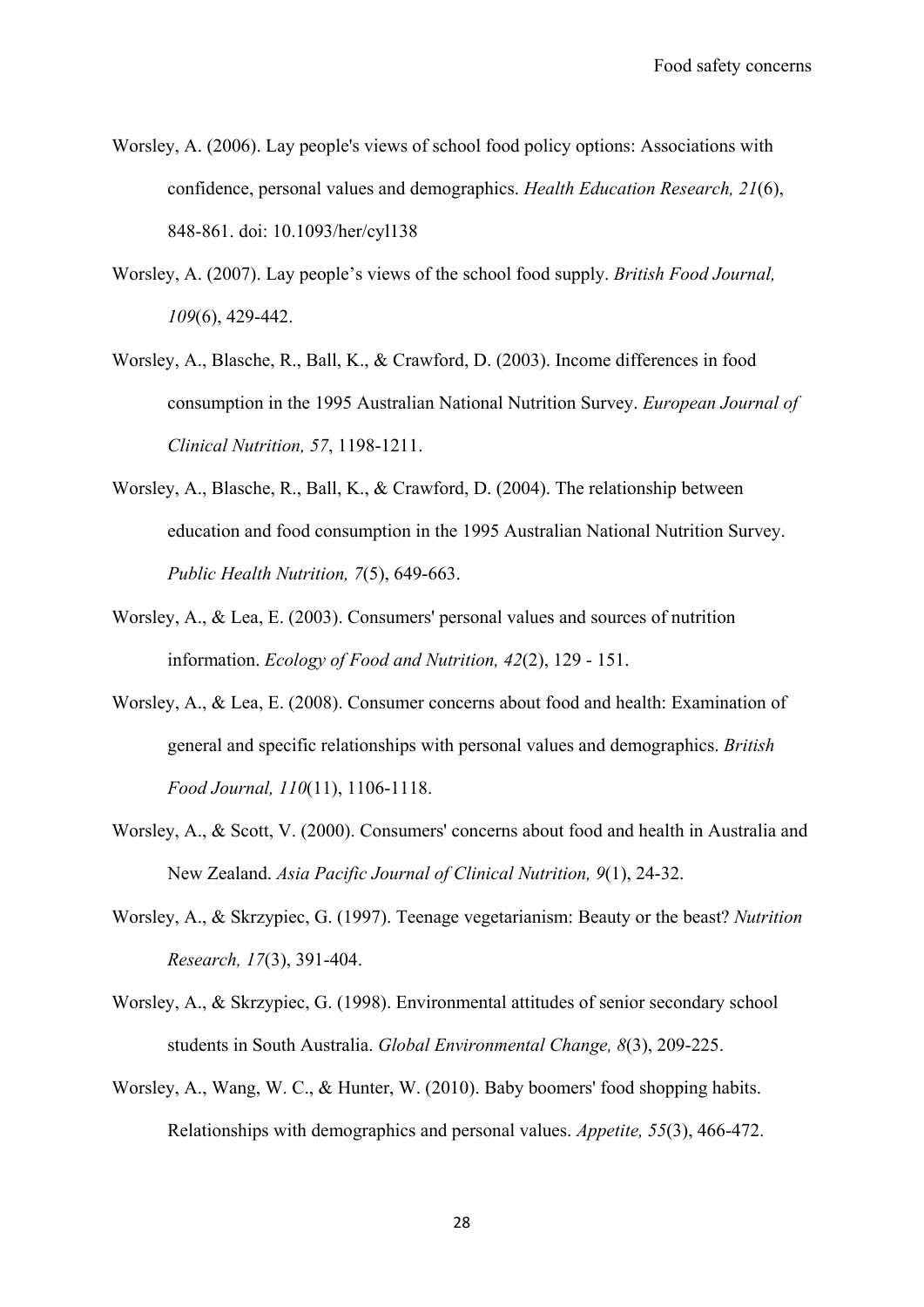Table 1. Socio-demographic characteristics across gender groups

| Demographics      |                                  | Male      | Female      | Total        |
|-------------------|----------------------------------|-----------|-------------|--------------|
|                   |                                  | $(n=438)$ | $(n = 657)$ | $(n = 1095)$ |
| Age               | Range (yrs)                      | 41-79     | 38-76       | 38-79        |
|                   | Mean (yrs)                       | 57.51     | 56.74       | 57.05        |
|                   | (SD)                             | (7.01)    | (6.98)      | (7.00)       |
| Education         | Primary school or less           | 1.1       | .9          | 1.0          |
| $(\%)$            | Some secondary school            | 17.8      | 24.5        | 21.9         |
|                   | Completed secondary              | 18.1      | 16.8        | 17.3         |
|                   | school or on-job training        |           |             |              |
|                   | TAFE or college diploma,         | 25.2      | 22.0        | 23.2         |
|                   | certificate or formal trade      |           |             |              |
|                   | qualification                    |           |             |              |
|                   | Graduate tertiary                | 17.8      | 18.9        | 18.5         |
|                   | qualification                    |           |             |              |
|                   | Postgraduate tertiary            | 19.9      | 16.9        | 18.1         |
|                   | qualification                    |           |             |              |
| Household         | \$10k or less                    | 1.2       | 2.0         | 1.6          |
| Income $(\% )$    | $$10-20k$                        | 5.2       | 6.9         | 6.2          |
|                   | $$20-35k$                        | 12.9      | 15.5        | 14.4         |
|                   | \$35-50k                         | 16.4      | 17.8        | 17.2         |
|                   | \$50-100k                        | 34.3      | 35.4        | 34.9         |
|                   | \$100k or more                   | 30.0      | 22.5        | 25.6         |
| Marital status    | Not married/widowed              | 18.2      | 23.9        | 21.6         |
| $(\%)$            | Married/live with partner        | 81.8      | 76.1        | 78.4         |
| <b>BMI</b>        | Range $(kg/m2)$                  | 15.05-90  | 16.23-64.32 | 15.05-90.00  |
|                   | Mean $(kg/m^2)$                  | 27.42     | 26.55       | 26.90        |
|                   | (SD)                             | (5.63)    | (5.69)      | (5.68)       |
| CD<br>$\lambda T$ | $1 \quad 1 \quad 1 \quad \cdots$ |           |             |              |

*Note:* SD = standard deviation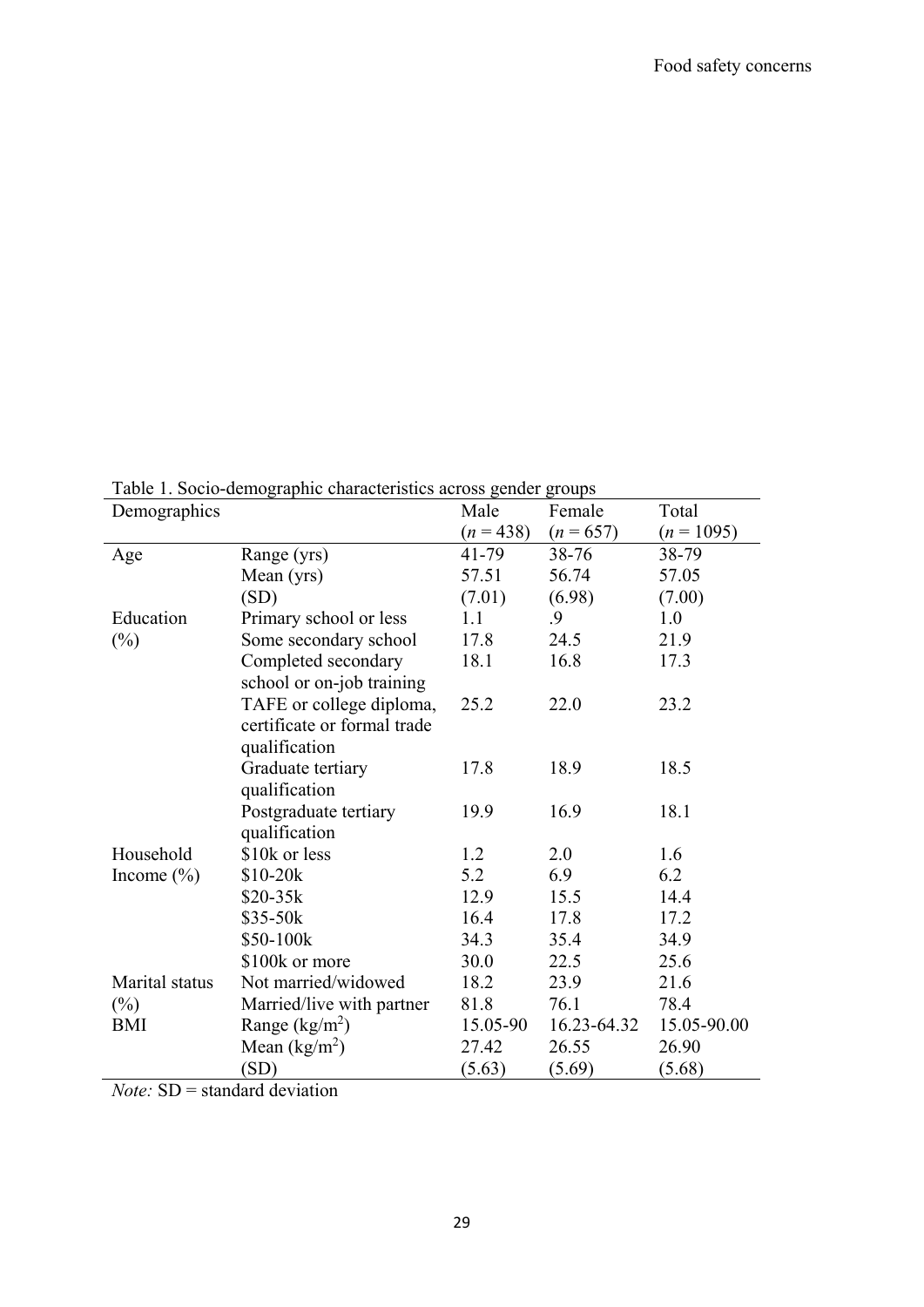Table 2. Percentage of importance of food safety concerns and frequencies of activities across gender groups

| Safety concerns                                                           | $%$ important      |             | $\chi^2(df=1)$ |
|---------------------------------------------------------------------------|--------------------|-------------|----------------|
| $(\alpha = .80)$                                                          | Male               | Female      |                |
|                                                                           | $(n=438)$          | $(n = 657)$ |                |
| 1. harmful bacteria in food                                               | 69.5               | 77.0        | $7.78**$       |
| 2. enforcement of food regulations                                        | 85.8               | 89.0        | 2.43           |
| 3. uncertainty about what is in foods                                     | 72.9               | 82.8        | 15.20**        |
| 4. the safety of take away foods                                          | 71.3               | 76.3        | 3.44           |
| 5. high salt content of many processed foods                              | 76.5               | 88.8        | 29.04**        |
| 6. clean handling of food in shops                                        | 93.0               | 95.2        | 2.36           |
|                                                                           |                    |             |                |
| Dietary and physical activity habits                                      | % sometimes-always |             |                |
| Eating habits ( $\alpha$ = .82)                                           |                    |             |                |
| 1. Keep track of the calories you eat during the                          | 15.7               | 34.2        | 45.05**        |
| day                                                                       |                    |             |                |
| 2. Try to eat smaller amounts of food at meals                            | 51.4               | 70.0        | 40.76**        |
| 3. Try to balance the food you eat with the                               | 55.4               | 69.4        | 22.06**        |
| amount of physical activity you do                                        |                    |             |                |
| 4. Try to keep fewer high fat, high calorie foods at                      | 69.7               | 84.4        | 33.28**        |
| home                                                                      |                    |             |                |
| 5. Try to snack on fruits and vegetables instead of                       | 74.4               | 87.6        | 31.37**        |
| high-fat, high-calorie snacks                                             |                    |             |                |
| Eating out habits ( $\alpha$ = .60)                                       |                    |             |                |
| 6. Limit your dining out to two times per week or                         | 80.6               | 85.2        | $3.93*$        |
| less                                                                      |                    |             |                |
| 7. In restaurants or take ways, often order a                             | 41.3               | 68.0        | 74.16**        |
| reduced sized entree                                                      |                    |             |                |
| 8. Often share your dessert with someone else                             | 51.4               | 68.1        | 29.79**        |
| Physical activity ( $\alpha$ = .60)                                       |                    |             |                |
| 9. Do at least 30 minutes activity each day                               | 82.1               | 82.9        | .13            |
| 10. Do flexibility exercises several times a week                         | 50.2               | 52.5        | .55            |
| $\lambda T$ , $\lambda r$ , $\Delta r$ , $\lambda \lambda r$ , $\Delta 1$ |                    |             |                |

*Note:*  $*_{p} < .05, **_{p} < .01$ .

Table 3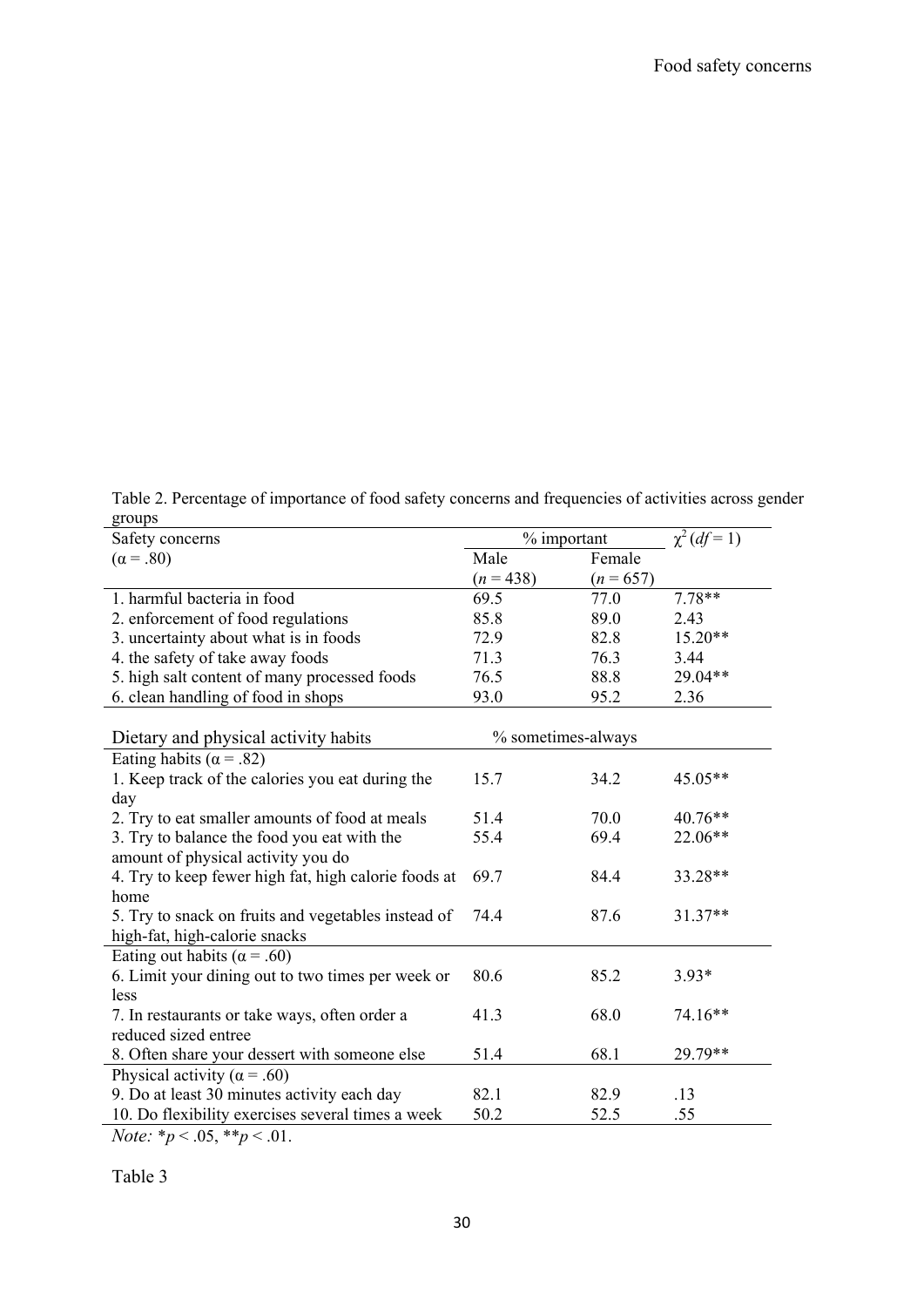|                          |             |              | Scaling           |     |                  |                    |            |
|--------------------------|-------------|--------------|-------------------|-----|------------------|--------------------|------------|
| Sample                   | Model       | $MLR \chi^2$ | correction factor | df  | $\boldsymbol{p}$ | RMSEA <sup>a</sup> | <b>NNF</b> |
|                          |             |              | for MLR           |     |                  |                    |            |
| Food safety concerns     |             |              |                   |     |                  |                    |            |
| Whole sample             | Measurement | 28.26        | 1.60              | 9   | .00              | .04                | .97        |
| $(n = 1095)$             |             |              |                   |     |                  | (.03, .06)         |            |
| Male                     | Measurement | 15.72        | 1.40              | 9   | .07              | .04                | .97        |
| $(n=438)$                |             |              |                   |     |                  | $(.00-.08)$        |            |
| Female                   | Measurement | 22.51        | 1.69              | 9   | .01              | .05                | .96        |
| $(n = 657)$              |             |              |                   |     |                  | $(.02-.07)$        |            |
| <b>Health behaviours</b> |             |              |                   |     |                  |                    |            |
| Whole sample             | Measurement | 123.08       | 1.12              | 24  | .00.             | .06                | .92        |
| $(n = 1095)$             |             |              |                   |     |                  | (.05, .07)         |            |
| Male                     | Measurement | 74.83        | 1.06              | 24  | .00              | .07                | .89        |
| $(n=438)$                |             |              |                   |     |                  | (.05, .09)         |            |
| Female                   | Measurement | 83.49        | 1.14              | 24  | .00              | .06                | .92        |
| $(n = 657)$              |             |              |                   |     |                  | (.05, .08)         |            |
|                          |             |              |                   |     |                  |                    |            |
| Whole sample             | Structure   | 484.22       | 1.08              | 175 | .00.             | .04                | .89        |
| $(n = 1095)$             |             |              |                   |     |                  | (.04, .05)         |            |
| Male                     | Structure   | 315.86       | 1.04              | 175 | .00              | .05                | .87        |
| $(n=438)$                |             |              |                   |     |                  | (.04, .05)         |            |
| Female                   | Structure   | 336.05       | 1.09              | 175 | .00.             | .04                | .91        |
| $(n = 657)$              |             |              |                   |     |                  | (.03, .05)         |            |

The  $\chi^2$  statistics and fit indices for the measurement and structure models

<sup>a</sup> 90 % Confidence Interval for RMSEA is presented in brackets.

#### Table 4

*Summary of tests for measurements across gender groups* 

|                                                                                                          | <b>CFI</b> | TLI | <b>SRMR</b> | <b>RMSEA</b>      | MLR $\chi^2$ | df | Scaling<br>correction<br>factor | $\Delta df$ | cd   |  |
|----------------------------------------------------------------------------------------------------------|------------|-----|-------------|-------------------|--------------|----|---------------------------------|-------------|------|--|
| Measurement invariance of<br>food safety concern                                                         |            |     |             |                   |              |    |                                 |             |      |  |
| <i>model A</i> (Configural)                                                                              | .96        | .95 | .04         | $.06(.04-.07)$    | 59.22        | 22 | 1.52                            |             |      |  |
| <i>model B</i> (Matric)                                                                                  | .96        | .96 | .07         | $.05(.04-.07)$    | 69.31        | 28 | 1.44                            | 6           | 1.15 |  |
| Measurement invariance of<br>dietary and physical activity<br>habits (3 factors) across<br>gender groups |            |     |             |                   |              |    |                                 |             |      |  |
| model C (Configural)                                                                                     | .93        | .90 | .05         | $.07$ $(.06-.08)$ | 186.15       | 54 | 1.09                            |             |      |  |
| <i>model D</i> (Matric)                                                                                  | .92        | .91 | .05         | $.07$ $(.06-.08)$ | 200.74       | 60 | 1.09                            | 6           | 1.09 |  |
| <i>model E</i> (Partial matric: free<br>q23G                                                             | .93        | .91 | .05         | $.07(.06-.08)$    | 194.84       | 59 | 1.09                            | 5           | 1.09 |  |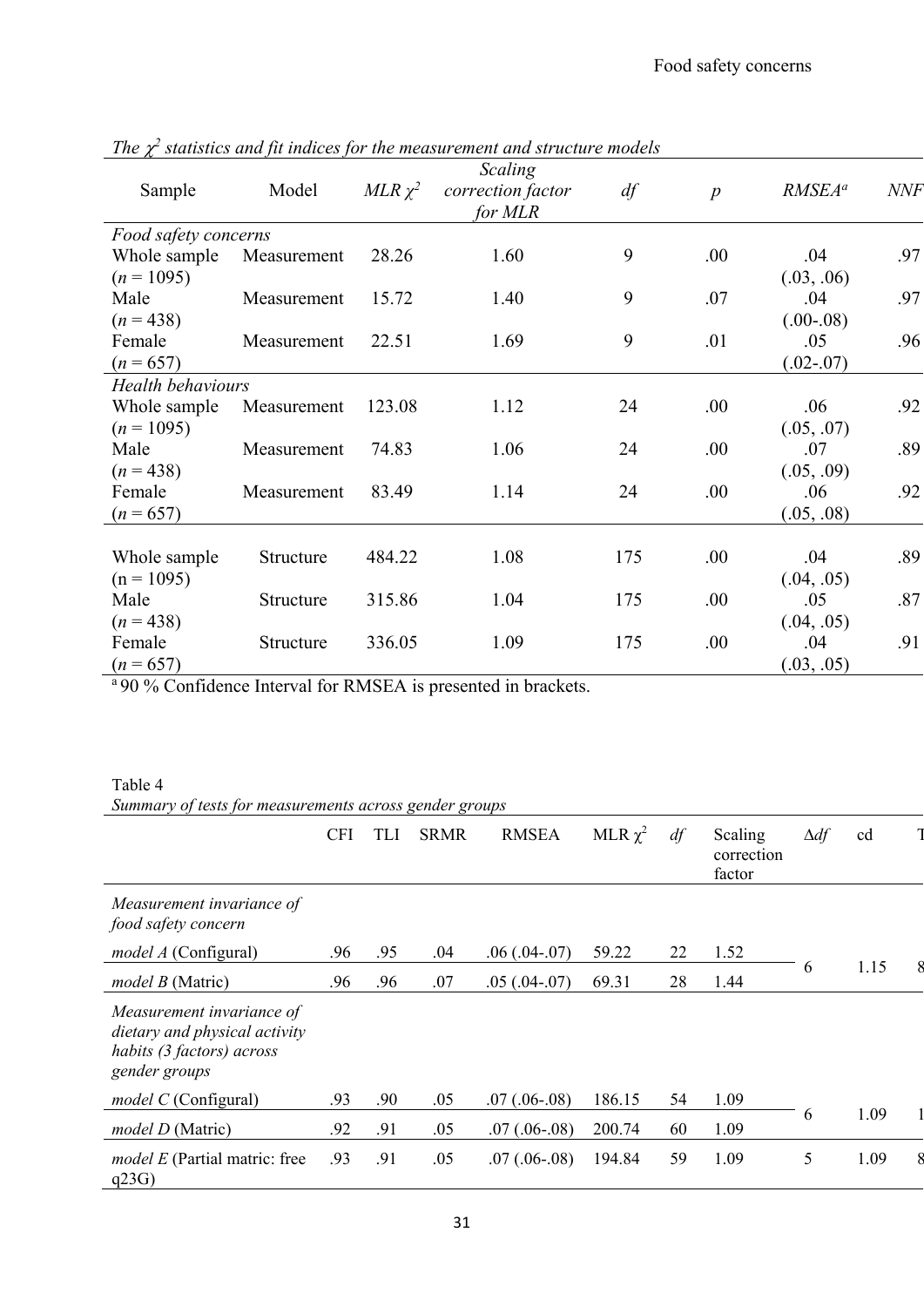| <i>Structure invariance</i>     |     |     |     |                   |        |             |     |  |
|---------------------------------|-----|-----|-----|-------------------|--------|-------------|-----|--|
| <i>model A</i> (Configural)     | 90  | .89 | .05 | $.04$ $(.04-.05)$ | 710.76 |             |     |  |
| <i>model B</i> (Partial matric) | .90 | .89 | .05 | $.04$ $(.04-.05)$ | 715.43 | 382<br>1.07 | .07 |  |

*Note:* CFI=Comparative Fit Index; TLI=Tucker-lewis Index; SRMR=standardized root-mean-square

residual; RMSEA=root-mean-square error of approximation; MLR  $\chi^2$ =Robust Maximum Likely Chi-

square; *df=*degree of freedom; ∆*df=*difference in degree of freedom;

cd=difference in test scaling correction; TRd=adjusted  $\chi^2$  difference.

Item q23G -*In restaurants or take away, often order a reduced sized entrée*